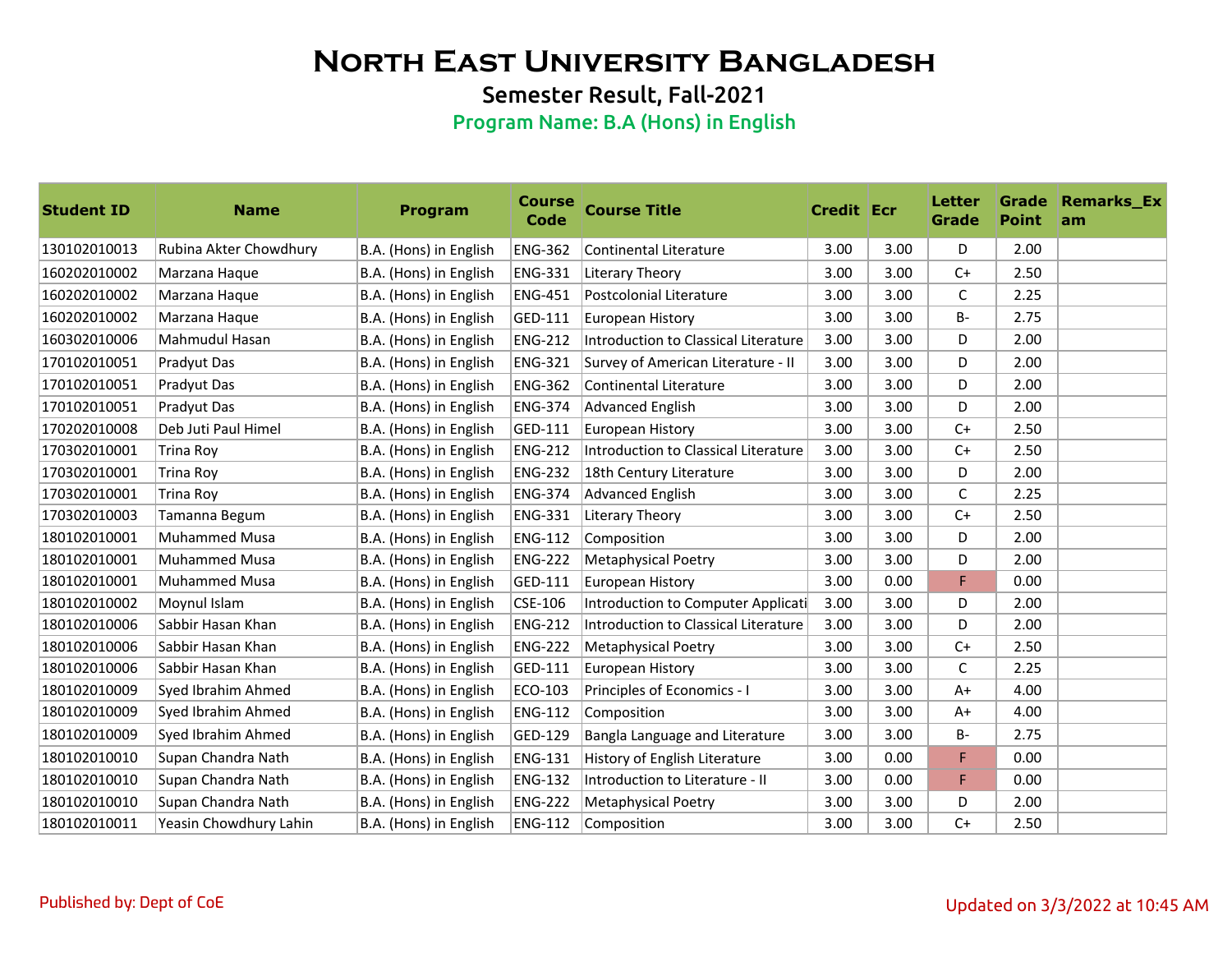Semester Result, Fall-2021

| <b>Student ID</b> | <b>Name</b>                                        | <b>Program</b>         | <b>Course</b><br>Code | <b>Course Title</b>                  | <b>Credit Ecr</b> |      | <b>Letter</b><br>Grade | <b>Point</b> | <b>Grade Remarks Ex</b><br>am |
|-------------------|----------------------------------------------------|------------------------|-----------------------|--------------------------------------|-------------------|------|------------------------|--------------|-------------------------------|
| 180102010011      | Yeasin Chowdhury Lahin                             | B.A. (Hons) in English | <b>ENG-321</b>        | Survey of American Literature - II   | 3.00              | 3.00 | C                      | 2.25         |                               |
| 180102010011      | Yeasin Chowdhury Lahin                             | B.A. (Hons) in English | <b>ENG-362</b>        | Continental Literature               | 3.00              | 3.00 | C                      | 2.25         |                               |
| 180102010011      | Yeasin Chowdhury Lahin                             | B.A. (Hons) in English | <b>ENG-451</b>        | Postcolonial Literature              | 3.00              | 0.00 | F                      | 0.00         |                               |
| 180102010011      | Yeasin Chowdhury Lahin                             | B.A. (Hons) in English | GED-111               | European History                     | 3.00              | 0.00 | F                      | 0.00         |                               |
| 180102010013      | Aniga Tabassum Fatema chowd B.A. (Hons) in English |                        | CSE-106               | Introduction to Computer Applicati   | 3.00              | 3.00 | $B -$                  | 2.75         |                               |
| 180102010013      | Aniga Tabassum Fatema chowd B.A. (Hons) in English |                        | <b>ENG-374</b>        | <b>Advanced English</b>              | 3.00              | 3.00 | B                      | 3.00         |                               |
| 180102010016      | Md. Isfar Bakth Saqif                              | B.A. (Hons) in English | <b>ENG-132</b>        | Introduction to Literature - II      | 3.00              | 3.00 | $C+$                   | 2.50         |                               |
| 180102010021      | Pali Rani Das                                      | B.A. (Hons) in English | <b>ENG-112</b>        | Composition                          | 3.00              | 0.00 | F.                     | 0.00         | MakeUp_MS                     |
| 180102010021      | Pali Rani Das                                      | B.A. (Hons) in English | <b>ENG-222</b>        | <b>Metaphysical Poetry</b>           | 3.00              | 3.00 | D                      | 2.00         |                               |
| 180102010021      | Pali Rani Das                                      | B.A. (Hons) in English | <b>ENG-232</b>        | 18th Century Literature              | 3.00              | 0.00 | F                      | 0.00         |                               |
| 180102010021      | Pali Rani Das                                      | B.A. (Hons) in English | GED-111               | <b>European History</b>              | 3.00              | 0.00 | F                      | 0.00         |                               |
| 180102010021      | Pali Rani Das                                      | B.A. (Hons) in English | GED-129               | Bangla Language and Literature       | 3.00              | 3.00 | D                      | 2.00         |                               |
| 180102010025      | Salman Ahmed                                       | B.A. (Hons) in English | <b>ENG-232</b>        | 18th Century Literature              | 3.00              | 3.00 | D                      | 2.00         |                               |
| 180102010025      | Salman Ahmed                                       | B.A. (Hons) in English | GED-111               | European History                     | 3.00              | 3.00 | D                      | 2.00         |                               |
| 180102010025      | Salman Ahmed                                       | B.A. (Hons) in English | GED-129               | Bangla Language and Literature       | 3.00              | 3.00 | <b>B-</b>              | 2.75         |                               |
| 180102010031      | Barudduza Akash                                    | B.A. (Hons) in English | <b>ENG-212</b>        | Introduction to Classical Literature | 3.00              | 3.00 | $A+$                   | 4.00         |                               |
| 180102040002      | Sanjeeda Akter                                     | B.A. (Hons) in English | CSE-106               | Introduction to Computer Applicati   | 3.00              | 3.00 | $C+$                   | 2.50         |                               |
| 180102040002      | Sanjeeda Akter                                     | B.A. (Hons) in English | <b>ENG-111</b>        | <b>Fundamentals of English</b>       | 3.00              | 3.00 | B                      | 3.00         | MakeUp SF                     |
| 180102040002      | Sanjeeda Akter                                     | B.A. (Hons) in English | <b>ENG-122</b>        | Introduction to Literature - I       | 3.00              | 3.00 | B                      | 3.00         |                               |
| 180102040002      | Sanjeeda Akter                                     | B.A. (Hons) in English | <b>ENG-374</b>        | <b>Advanced English</b>              | 3.00              | 3.00 | C                      | 2.25         |                               |
| 180202010004      | Panna Begum                                        | B.A. (Hons) in English | ENG-132               | Introduction to Literature - II      | 3.00              | 3.00 | D                      | 2.00         | MakeUp_MS                     |
| 180202010004      | Panna Begum                                        | B.A. (Hons) in English | <b>ENG-233</b>        | Victorian Literature                 | 3.00              | 3.00 | D                      | 2.00         |                               |
| 180202010004      | Panna Begum                                        | B.A. (Hons) in English | <b>ENG-331</b>        | Literary Theory                      | 3.00              | 3.00 | D                      | 2.00         |                               |
| 180202010004      | Panna Begum                                        | B.A. (Hons) in English | <b>ENG-362</b>        | Continental Literature               | 3.00              | 0.00 | F.                     | 0.00         |                               |
| 180202010004      | Panna Begum                                        | B.A. (Hons) in English | <b>ENG-451</b>        | Postcolonial Literature              | 3.00              | 0.00 | F                      | 0.00         |                               |
| 180202010004      | Panna Begum                                        | B.A. (Hons) in English | GED-111               | European History                     | 3.00              | 3.00 | D                      | 2.00         |                               |
| 180202010005      | <b>Sadia Bilkis Riha</b>                           | B.A. (Hons) in English | <b>ENG-331</b>        | Literary Theory                      | 3.00              | 3.00 | $A+$                   | 4.00         |                               |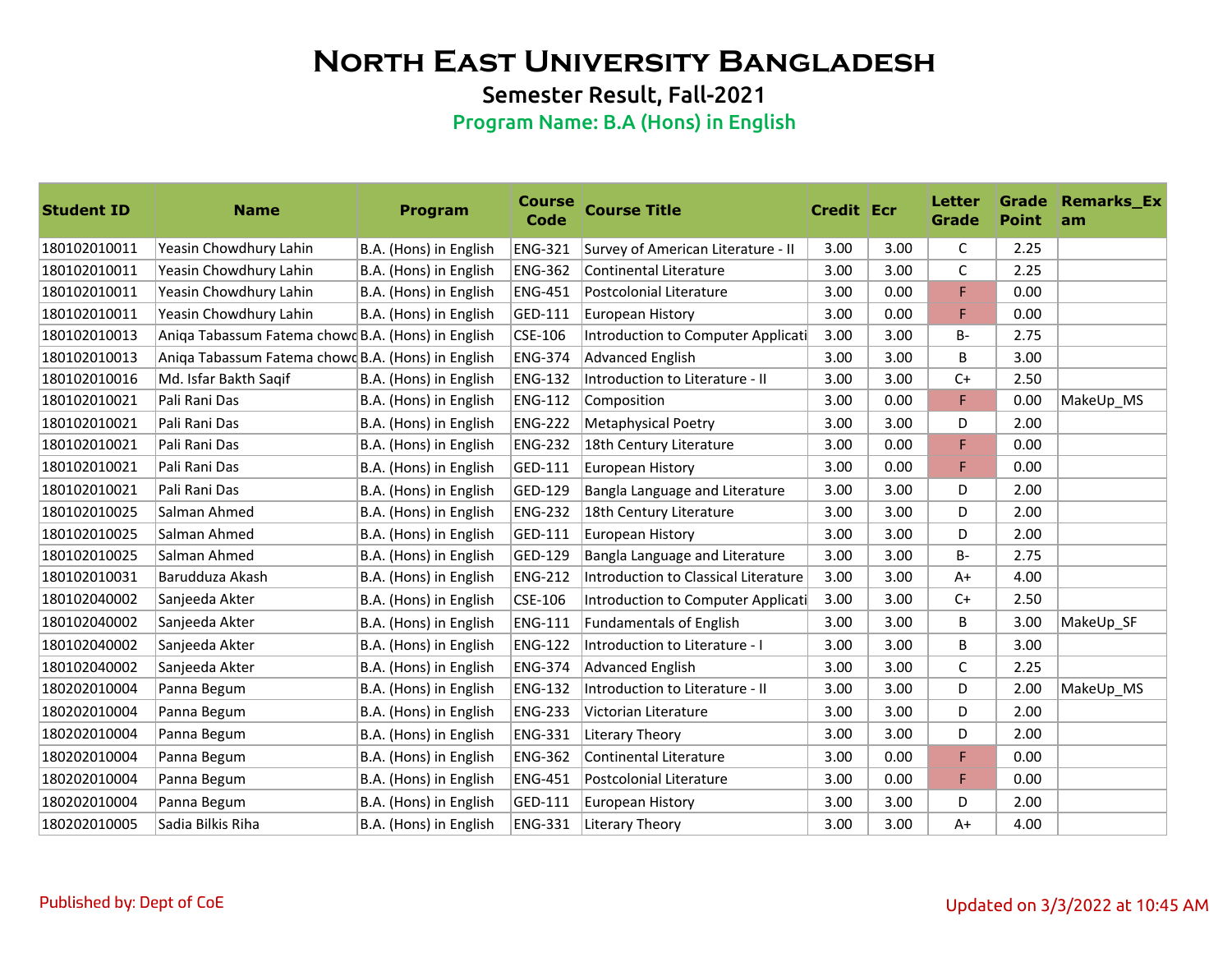Semester Result, Fall-2021

| <b>Student ID</b> | <b>Name</b>                | Program                | <b>Course</b><br><b>Code</b> | <b>Course Title</b>                  | <b>Credit Ecr</b> |      | Letter<br>Grade | <b>Point</b> | <b>Grade Remarks_Ex</b><br>am |
|-------------------|----------------------------|------------------------|------------------------------|--------------------------------------|-------------------|------|-----------------|--------------|-------------------------------|
| 180202010005      | Sadia Bilkis Riha          | B.A. (Hons) in English | <b>ENG-362</b>               | Continental Literature               | 3.00              | 3.00 | $A+$            | 4.00         |                               |
| 180202010007      | Fahmin Begum               | B.A. (Hons) in English | <b>ENG-331</b>               | Literary Theory                      | 3.00              | 3.00 | $A+$            | 4.00         |                               |
| 180202010007      | Fahmin Begum               | B.A. (Hons) in English | <b>ENG-362</b>               | Continental Literature               | 3.00              | 3.00 | A-              | 3.50         |                               |
| 180202010011      | Israt Mahjabin Chowdhury   | B.A. (Hons) in English | <b>ENG-331</b>               | Literary Theory                      | 3.00              | 3.00 | $A+$            | 4.00         |                               |
| 180202010011      | Israt Mahjabin Chowdhury   | B.A. (Hons) in English | <b>ENG-362</b>               | Continental Literature               | 3.00              | 3.00 | $A+$            | 4.00         |                               |
| 180202010012      | Khayrul Alam               | B.A. (Hons) in English | <b>ENG-331</b>               | Literary Theory                      | 3.00              | 3.00 | <b>B-</b>       | 2.75         |                               |
| 180202010012      | Khayrul Alam               | B.A. (Hons) in English | <b>ENG-362</b>               | <b>Continental Literature</b>        | 3.00              | 3.00 | $C+$            | 2.50         |                               |
| 180301010005      | Tashsina Tarannum Ansary   | B.A. (Hons) in English | <b>ENG-233</b>               | Victorian Literature                 | 3.00              | 3.00 | D               | 2.00         |                               |
| 180301010005      | Tashsina Tarannum Ansary   | B.A. (Hons) in English | <b>ENG-321</b>               | Survey of American Literature - II   | 3.00              | 3.00 | C               | 2.25         |                               |
| 180301010005      | Tashsina Tarannum Ansary   | B.A. (Hons) in English | <b>ENG-374</b>               | Advanced English                     | 3.00              | 3.00 | $B -$           | 2.75         |                               |
| 180302010006      | Sajal Chowdhury            | B.A. (Hons) in English | <b>ENG-212</b>               | Introduction to Classical Literature | 3.00              | 3.00 | <b>B-</b>       | 2.75         |                               |
| 180302010006      | Sajal Chowdhury            | B.A. (Hons) in English | <b>ENG-331</b>               | Literary Theory                      | 3.00              | 3.00 | A               | 3.75         | MakeUp SF                     |
| 180302010006      | Sajal Chowdhury            | B.A. (Hons) in English | <b>ENG-362</b>               | Continental Literature               | 3.00              | 3.00 | D               | 2.00         |                               |
| 180302010006      | Sajal Chowdhury            | B.A. (Hons) in English | GED-111                      | European History                     | 3.00              | 3.00 | <b>B-</b>       | 2.75         |                               |
| 180302010008      | Niresh Sutradhar           | B.A. (Hons) in English | <b>ENG-212</b>               | Introduction to Classical Literature | 3.00              | 3.00 | D               | 2.00         |                               |
| 180302010008      | Niresh Sutradhar           | B.A. (Hons) in English | <b>ENG-222</b>               | <b>Metaphysical Poetry</b>           | 3.00              | 3.00 | D               | 2.00         |                               |
| 180302010008      | Niresh Sutradhar           | B.A. (Hons) in English | <b>ENG-331</b>               | Literary Theory                      | 3.00              | 3.00 | D               | 2.00         |                               |
| 180302010008      | Niresh Sutradhar           | B.A. (Hons) in English | <b>ENG-362</b>               | Continental Literature               | 3.00              | 0.00 | F.              | 0.00         |                               |
| 180302010009      | Moriom Khatun Mowry        | B.A. (Hons) in English | <b>ENG-112</b>               | Composition                          | 3.00              | 3.00 | D               | 2.00         |                               |
| 180302010009      | <b>Moriom Khatun Mowry</b> | B.A. (Hons) in English | <b>ENG-212</b>               | Introduction to Classical Literature | 3.00              | 3.00 | D               | 2.00         |                               |
| 180302010009      | Moriom Khatun Mowry        | B.A. (Hons) in English | <b>ENG-321</b>               | Survey of American Literature - II   | 3.00              | 0.00 | F               | 0.00         |                               |
| 180302010009      | <b>Moriom Khatun Mowry</b> | B.A. (Hons) in English | <b>ENG-374</b>               | Advanced English                     | 3.00              | 0.00 | F               | 0.00         |                               |
| 190102010002      | Fariha Ahmed Tania         | B.A. (Hons) in English | <b>ENG-331</b>               | Literary Theory                      | 3.00              | 3.00 | A-              | 3.50         |                               |
| 190102010002      | Fariha Ahmed Tania         | B.A. (Hons) in English | <b>ENG-362</b>               | Continental Literature               | 3.00              | 3.00 | B               | 3.00         |                               |
| 190102010002      | Fariha Ahmed Tania         | B.A. (Hons) in English | <b>ENG-451</b>               | Postcolonial Literature              | 3.00              | 3.00 | A               | 3.75         |                               |
| 190102010004      | Sayra Begum                | B.A. (Hons) in English | <b>ENG-232</b>               | 18th Century Literature              | 3.00              | 3.00 | B+              | 3.25         |                               |
| 190102010004      | Sayra Begum                | B.A. (Hons) in English | <b>ENG-331</b>               | Literary Theory                      | 3.00              | 3.00 | B               | 3.00         |                               |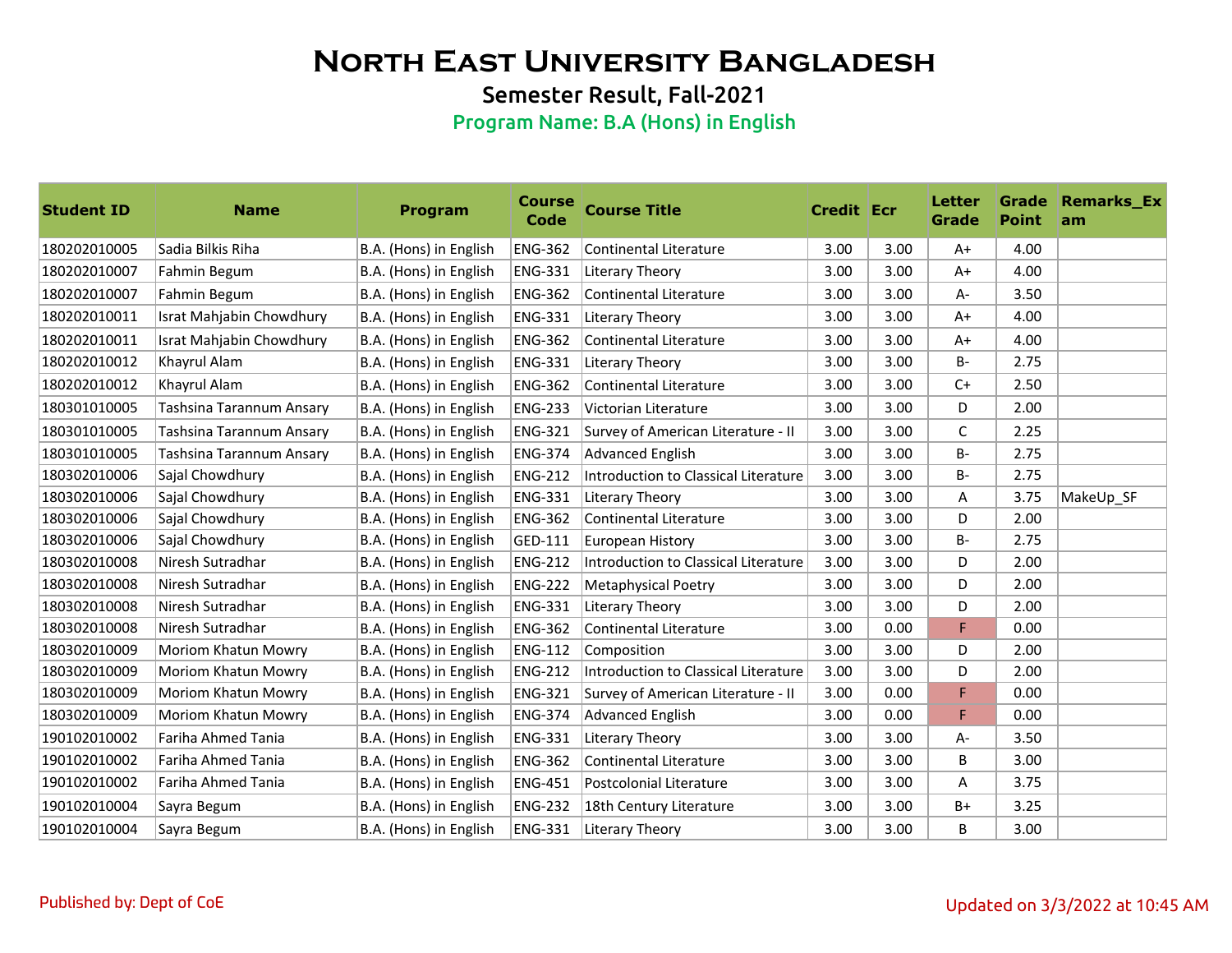Semester Result, Fall-2021

| <b>Student ID</b> | <b>Name</b>                | <b>Program</b>         | <b>Course</b><br>Code | <b>Course Title</b>                         | <b>Credit Ecr</b> |      | <b>Letter</b><br>Grade | <b>Point</b> | <b>Grade Remarks Ex</b><br>am |
|-------------------|----------------------------|------------------------|-----------------------|---------------------------------------------|-------------------|------|------------------------|--------------|-------------------------------|
| 190102010004      | Sayra Begum                | B.A. (Hons) in English | <b>ENG-362</b>        | <b>Continental Literature</b>               | 3.00              | 3.00 | B                      | 3.00         |                               |
| 190102010004      | Sayra Begum                | B.A. (Hons) in English | <b>ENG-451</b>        | Postcolonial Literature                     | 3.00              | 3.00 | B                      | 3.00         |                               |
| 190102010005      | Shamsur Rahman Marjan      | B.A. (Hons) in English | <b>ENG-331</b>        | Literary Theory                             | 3.00              | 3.00 | <b>B-</b>              | 2.75         |                               |
| 190102010005      | Shamsur Rahman Marjan      | B.A. (Hons) in English | <b>ENG-362</b>        | <b>Continental Literature</b>               | 3.00              | 3.00 | D                      | 2.00         |                               |
| 190102010005      | Shamsur Rahman Marjan      | B.A. (Hons) in English | <b>ENG-451</b>        | Postcolonial Literature                     | 3.00              | 3.00 | C                      | 2.25         |                               |
| 190102010007      | <b>Ripon Das</b>           | B.A. (Hons) in English | ECO-103               | Principles of Economics - I                 | 3.00              | 3.00 | <b>B-</b>              | 2.75         |                               |
| 190102010007      | Ripon Das                  | B.A. (Hons) in English | <b>ENG-112</b>        | Composition                                 | 3.00              | 3.00 | A-                     | 3.50         |                               |
| 190102010007      | Ripon Das                  | B.A. (Hons) in English | <b>ENG-212</b>        | <b>Introduction to Classical Literature</b> | 3.00              | 3.00 | B                      | 3.00         |                               |
| 190102010007      | <b>Ripon Das</b>           | B.A. (Hons) in English | GED-111               | European History                            | 3.00              | 3.00 | $C+$                   | 2.50         |                               |
| 190102010012      | Hoor-E-Jannath Khan Thaiba | B.A. (Hons) in English | <b>ENG-331</b>        | Literary Theory                             | 3.00              | 3.00 | $A+$                   | 4.00         |                               |
| 190102010012      | Hoor-E-Jannath Khan Thaiba | B.A. (Hons) in English | <b>ENG-362</b>        | <b>Continental Literature</b>               | 3.00              | 3.00 | $A+$                   | 4.00         |                               |
| 190102010012      | Hoor-E-Jannath Khan Thaiba | B.A. (Hons) in English | <b>ENG-451</b>        | Postcolonial Literature                     | 3.00              | 3.00 | $A+$                   | 4.00         |                               |
| 190102010013      | Mahfuza Anwar Lina         | B.A. (Hons) in English | <b>ENG-331</b>        | Literary Theory                             | 3.00              | 3.00 | A-                     | 3.50         |                               |
| 190102010013      | Mahfuza Anwar Lina         | B.A. (Hons) in English | <b>ENG-362</b>        | Continental Literature                      | 3.00              | 3.00 | Α                      | 3.75         |                               |
| 190102010013      | Mahfuza Anwar Lina         | B.A. (Hons) in English | <b>ENG-451</b>        | Postcolonial Literature                     | 3.00              | 3.00 | A                      | 3.75         |                               |
| 190102010018      | Halima Begum               | B.A. (Hons) in English | <b>ENG-331</b>        | Literary Theory                             | 3.00              | 3.00 | $\mathsf{C}$           | 2.25         |                               |
| 190102010018      | Halima Begum               | B.A. (Hons) in English | <b>ENG-362</b>        | <b>Continental Literature</b>               | 3.00              | 3.00 | B                      | 3.00         |                               |
| 190102010018      | Halima Begum               | B.A. (Hons) in English | <b>ENG-451</b>        | Postcolonial Literature                     | 3.00              | 3.00 | <b>B-</b>              | 2.75         |                               |
| 190102010019      | Rubina Begum               | B.A. (Hons) in English | <b>ENG-331</b>        | Literary Theory                             | 3.00              | 3.00 | D                      | 2.00         |                               |
| 190102010019      | Rubina Begum               | B.A. (Hons) in English | <b>ENG-362</b>        | <b>Continental Literature</b>               | 3.00              | 3.00 | D                      | 2.00         |                               |
| 190102010019      | Rubina Begum               | B.A. (Hons) in English | <b>ENG-451</b>        | Postcolonial Literature                     | 3.00              | 3.00 | $\mathsf{C}$           | 2.25         |                               |
| 190102010020      | Bornali Baidya Richi       | B.A. (Hons) in English | <b>ENG-331</b>        | Literary Theory                             | 3.00              | 3.00 | D                      | 2.00         |                               |
| 190102010020      | Bornali Baidya Richi       | B.A. (Hons) in English | <b>ENG-362</b>        | <b>Continental Literature</b>               | 3.00              | 3.00 | D                      | 2.00         |                               |
| 190102010020      | Bornali Baidya Richi       | B.A. (Hons) in English | <b>ENG-451</b>        | Postcolonial Literature                     | 3.00              | 3.00 | D                      | 2.00         |                               |
| 190102010021      | Kamrunnaher Mir Joli       | B.A. (Hons) in English | <b>ENG-331</b>        | Literary Theory                             | 3.00              | 3.00 | $B+$                   | 3.25         |                               |
| 190102010021      | Kamrunnaher Mir Joli       | B.A. (Hons) in English | <b>ENG-362</b>        | <b>Continental Literature</b>               | 3.00              | 3.00 | B                      | 3.00         |                               |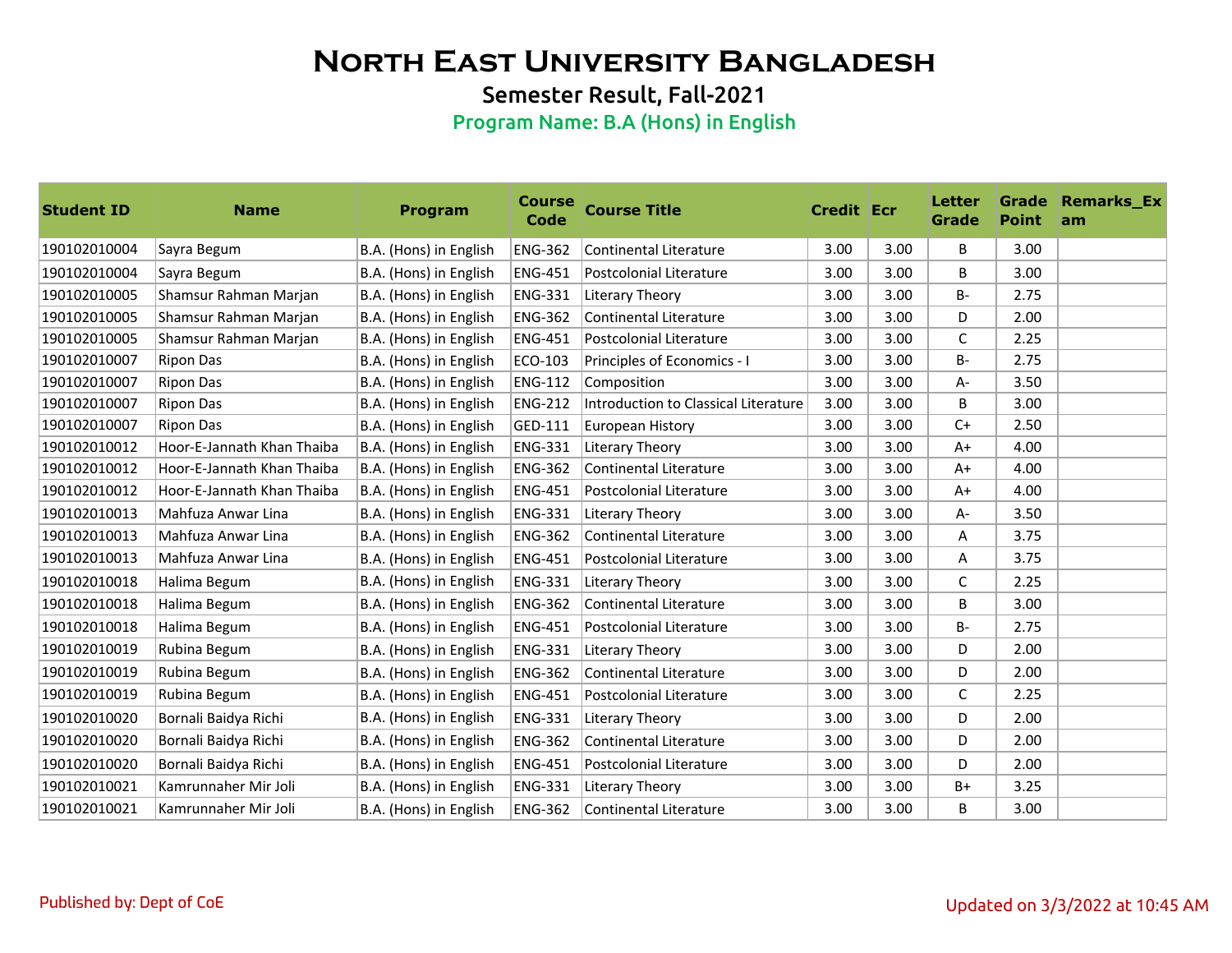Semester Result, Fall-2021

| <b>Student ID</b> | <b>Name</b>               | <b>Program</b>         | <b>Course</b><br>Code | <b>Course Title</b>            | <b>Credit Ecr</b> |      | <b>Letter</b><br>Grade | <b>Point</b> | <b>Grade Remarks Ex</b><br>am |
|-------------------|---------------------------|------------------------|-----------------------|--------------------------------|-------------------|------|------------------------|--------------|-------------------------------|
| 190102010021      | Kamrunnaher Mir Joli      | B.A. (Hons) in English | <b>ENG-451</b>        | Postcolonial Literature        | 3.00              | 3.00 | B+                     | 3.25         |                               |
| 190102010022      | Fouzia Naznin Chowdhury   | B.A. (Hons) in English | <b>ENG-331</b>        | Literary Theory                | 3.00              | 3.00 | C                      | 2.25         |                               |
| 190102010022      | Fouzia Naznin Chowdhury   | B.A. (Hons) in English | <b>ENG-362</b>        | <b>Continental Literature</b>  | 3.00              | 3.00 | $B+$                   | 3.25         |                               |
| 190102010022      | Fouzia Naznin Chowdhury   | B.A. (Hons) in English | <b>ENG-451</b>        | Postcolonial Literature        | 3.00              | 3.00 | <b>B-</b>              | 2.75         |                               |
| 190102010023      | Ayesha Sultana            | B.A. (Hons) in English | <b>ENG-331</b>        | Literary Theory                | 3.00              | 3.00 | D                      | 2.00         |                               |
| 190102010023      | Ayesha Sultana            | B.A. (Hons) in English | <b>ENG-362</b>        | Continental Literature         | 3.00              | 3.00 | D                      | 2.00         |                               |
| 190102010023      | Ayesha Sultana            | B.A. (Hons) in English | <b>ENG-451</b>        | Postcolonial Literature        | 3.00              | 0.00 | F                      | 0.00         |                               |
| 190102010024      | Fahmida Begum Sweety      | B.A. (Hons) in English | <b>ENG-331</b>        | Literary Theory                | 3.00              | 3.00 | <b>B-</b>              | 2.75         |                               |
| 190102010024      | Fahmida Begum Sweety      | B.A. (Hons) in English | <b>ENG-362</b>        | Continental Literature         | 3.00              | 3.00 | A-                     | 3.50         |                               |
| 190102010024      | Fahmida Begum Sweety      | B.A. (Hons) in English | <b>ENG-451</b>        | Postcolonial Literature        | 3.00              | 3.00 | $B+$                   | 3.25         |                               |
| 190102010025      | Debosree Roy Chowdhury    | B.A. (Hons) in English | <b>ENG-331</b>        | Literary Theory                | 3.00              | 3.00 | <b>B-</b>              | 2.75         |                               |
| 190102010025      | Debosree Roy Chowdhury    | B.A. (Hons) in English | <b>ENG-362</b>        | Continental Literature         | 3.00              | 3.00 | D                      | 2.00         |                               |
| 190102010025      | Debosree Roy Chowdhury    | B.A. (Hons) in English | <b>ENG-451</b>        | Postcolonial Literature        | 3.00              | 3.00 | $C+$                   | 2.50         |                               |
| 190102010027      | Shahida Akther            | B.A. (Hons) in English | <b>ENG-331</b>        | Literary Theory                | 3.00              | 0.00 | F                      | 0.00         |                               |
| 190102010027      | Shahida Akther            | B.A. (Hons) in English | <b>ENG-362</b>        | Continental Literature         | 3.00              | 0.00 | F                      | 0.00         |                               |
| 190102010027      | Shahida Akther            | B.A. (Hons) in English | <b>ENG-451</b>        | Postcolonial Literature        | 3.00              | 0.00 | F                      | 0.00         |                               |
| 190102010027      | Shahida Akther            | B.A. (Hons) in English | GED-129               | Bangla Language and Literature | 3.00              | 3.00 | $\mathsf{C}$           | 2.25         |                               |
| 190102010029      | Pavel Ahmad Shanto        | B.A. (Hons) in English | <b>ENG-331</b>        | Literary Theory                | 3.00              | 3.00 | B+                     | 3.25         |                               |
| 190102010029      | <b>Pavel Ahmad Shanto</b> | B.A. (Hons) in English | <b>ENG-362</b>        | <b>Continental Literature</b>  | 3.00              | 3.00 | $A -$                  | 3.50         |                               |
| 190102010029      | <b>Pavel Ahmad Shanto</b> | B.A. (Hons) in English | <b>ENG-451</b>        | Postcolonial Literature        | 3.00              | 3.00 | $B+$                   | 3.25         |                               |
| 190102010031      | Sazzad Hossain Asif       | B.A. (Hons) in English | <b>ENG-331</b>        | Literary Theory                | 3.00              | 3.00 | $A+$                   | 4.00         |                               |
| 190102010031      | Sazzad Hossain Asif       | B.A. (Hons) in English | <b>ENG-362</b>        | Continental Literature         | 3.00              | 3.00 | $A+$                   | 4.00         |                               |
| 190102010031      | Sazzad Hossain Asif       | B.A. (Hons) in English | <b>ENG-451</b>        | Postcolonial Literature        | 3.00              | 3.00 | $A+$                   | 4.00         |                               |
| 190102010032      | <b>Bilkish Shifa</b>      | B.A. (Hons) in English | <b>ENG-331</b>        | Literary Theory                | 3.00              | 3.00 | B-                     | 2.75         |                               |
| 190102010032      | <b>Bilkish Shifa</b>      | B.A. (Hons) in English | <b>ENG-362</b>        | Continental Literature         | 3.00              | 3.00 | D                      | 2.00         |                               |
| 190102010032      | <b>Bilkish Shifa</b>      | B.A. (Hons) in English | <b>ENG-451</b>        | Postcolonial Literature        | 3.00              | 3.00 | $C+$                   | 2.50         |                               |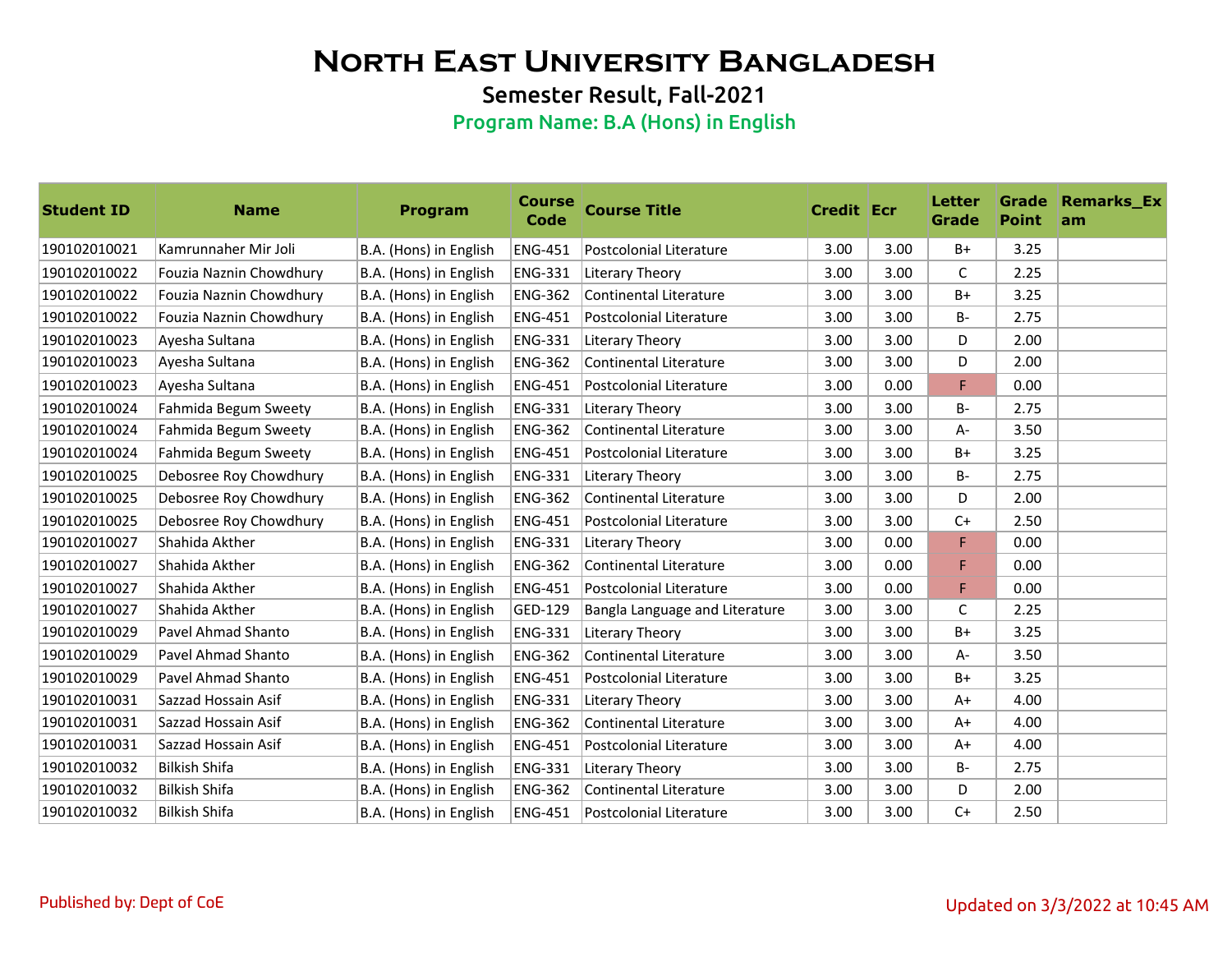Semester Result, Fall-2021

| <b>Student ID</b> | <b>Name</b>            | <b>Program</b>         | <b>Course</b><br><b>Code</b> | <b>Course Title</b>           | <b>Credit Ecr</b> |      | <b>Letter</b><br><b>Grade</b> | <b>Point</b> | <b>Grade Remarks_Ex</b><br>am |
|-------------------|------------------------|------------------------|------------------------------|-------------------------------|-------------------|------|-------------------------------|--------------|-------------------------------|
| 190102010033      | Akteruzzaman           | B.A. (Hons) in English | <b>ENG-112</b>               | Composition                   | 3.00              | 0.00 | F.                            | 0.00         |                               |
| 190102010033      | Akteruzzaman           | B.A. (Hons) in English | <b>ENG-232</b>               | 18th Century Literature       | 3.00              | 0.00 | F                             | 0.00         |                               |
| 190102010033      | Akteruzzaman           | B.A. (Hons) in English | <b>ENG-331</b>               | Literary Theory               | 3.00              | 0.00 | F                             | 0.00         |                               |
| 190102010033      | Akteruzzaman           | B.A. (Hons) in English | <b>ENG-362</b>               | Continental Literature        | 3.00              | 0.00 | F                             | 0.00         |                               |
| 190102010033      | Akteruzzaman           | B.A. (Hons) in English | <b>ENG-451</b>               | Postcolonial Literature       | 3.00              | 0.00 | F                             | 0.00         |                               |
| 190102010034      | Israt Jahan Ria        | B.A. (Hons) in English | <b>ENG-331</b>               | Literary Theory               | 3.00              | 3.00 | D                             | 2.00         |                               |
| 190102010034      | Israt Jahan Ria        | B.A. (Hons) in English | <b>ENG-362</b>               | <b>Continental Literature</b> | 3.00              | 0.00 | F                             | 0.00         |                               |
| 190102010034      | Israt Jahan Ria        | B.A. (Hons) in English | <b>ENG-451</b>               | Postcolonial Literature       | 3.00              | 0.00 | F                             | 0.00         |                               |
| 190102010035      | Shamim Ahmed           | B.A. (Hons) in English | <b>BUS-101</b>               | Introduction to Business      | 3.00              | 3.00 | Α                             | 3.75         |                               |
| 190102010035      | Shamim Ahmed           | B.A. (Hons) in English | <b>ENG-331</b>               | Literary Theory               | 3.00              | 3.00 | $A -$                         | 3.50         |                               |
| 190102010035      | Shamim Ahmed           | B.A. (Hons) in English | <b>ENG-362</b>               | <b>Continental Literature</b> | 3.00              | 3.00 | B-                            | 2.75         |                               |
| 190102010035      | Shamim Ahmed           | B.A. (Hons) in English | <b>ENG-451</b>               | Postcolonial Literature       | 3.00              | 3.00 | B                             | 3.00         |                               |
| 190102010037      | Mariom Akther Arisha   | B.A. (Hons) in English | <b>ENG-233</b>               | Victorian Literature          | 3.00              | 3.00 | $A+$                          | 4.00         |                               |
| 190102010037      | Mariom Akther Arisha   | B.A. (Hons) in English | <b>ENG-331</b>               | Literary Theory               | 3.00              | 3.00 | $A+$                          | 4.00         |                               |
| 190102010037      | Mariom Akther Arisha   | B.A. (Hons) in English | <b>ENG-362</b>               | Continental Literature        | 3.00              | 3.00 | A                             | 3.75         |                               |
| 190102010037      | Mariom Akther Arisha   | B.A. (Hons) in English | <b>ENG-451</b>               | Postcolonial Literature       | 3.00              | 3.00 | $A+$                          | 4.00         |                               |
| 190102010038      | Asifa Akther Chowdhury | B.A. (Hons) in English | <b>ENG-331</b>               | Literary Theory               | 3.00              | 3.00 | $B+$                          | 3.25         |                               |
| 190102010038      | Asifa Akther Chowdhury | B.A. (Hons) in English | <b>ENG-362</b>               | Continental Literature        | 3.00              | 3.00 | B                             | 3.00         |                               |
| 190102010038      | Asifa Akther Chowdhury | B.A. (Hons) in English | <b>ENG-451</b>               | Postcolonial Literature       | 3.00              | 3.00 | B                             | 3.00         |                               |
| 190102010038      | Asifa Akther Chowdhury | B.A. (Hons) in English | GED-111                      | European History              | 3.00              | 3.00 | $C+$                          | 2.50         |                               |
| 190102010043      | Shamira Akther         | B.A. (Hons) in English | <b>ENG-331</b>               | Literary Theory               | 3.00              | 3.00 | $C+$                          | 2.50         |                               |
| 190102010043      | Shamira Akther         | B.A. (Hons) in English | <b>ENG-362</b>               | Continental Literature        | 3.00              | 0.00 | F                             | 0.00         |                               |
| 190102010043      | Shamira Akther         | B.A. (Hons) in English | <b>ENG-451</b>               | Postcolonial Literature       | 3.00              | 3.00 | $C+$                          | 2.50         |                               |
| 190102010044      | Shabiha Tasnim Jerin   | B.A. (Hons) in English | <b>ENG-331</b>               | Literary Theory               | 3.00              | 3.00 | $A+$                          | 4.00         |                               |
| 190102010044      | Shabiha Tasnim Jerin   | B.A. (Hons) in English | <b>ENG-362</b>               | <b>Continental Literature</b> | 3.00              | 3.00 | A-                            | 3.50         |                               |
| 190102010044      | Shabiha Tasnim Jerin   | B.A. (Hons) in English | <b>ENG-451</b>               | Postcolonial Literature       | 3.00              | 3.00 | $A -$                         | 3.50         | MakeUp MS                     |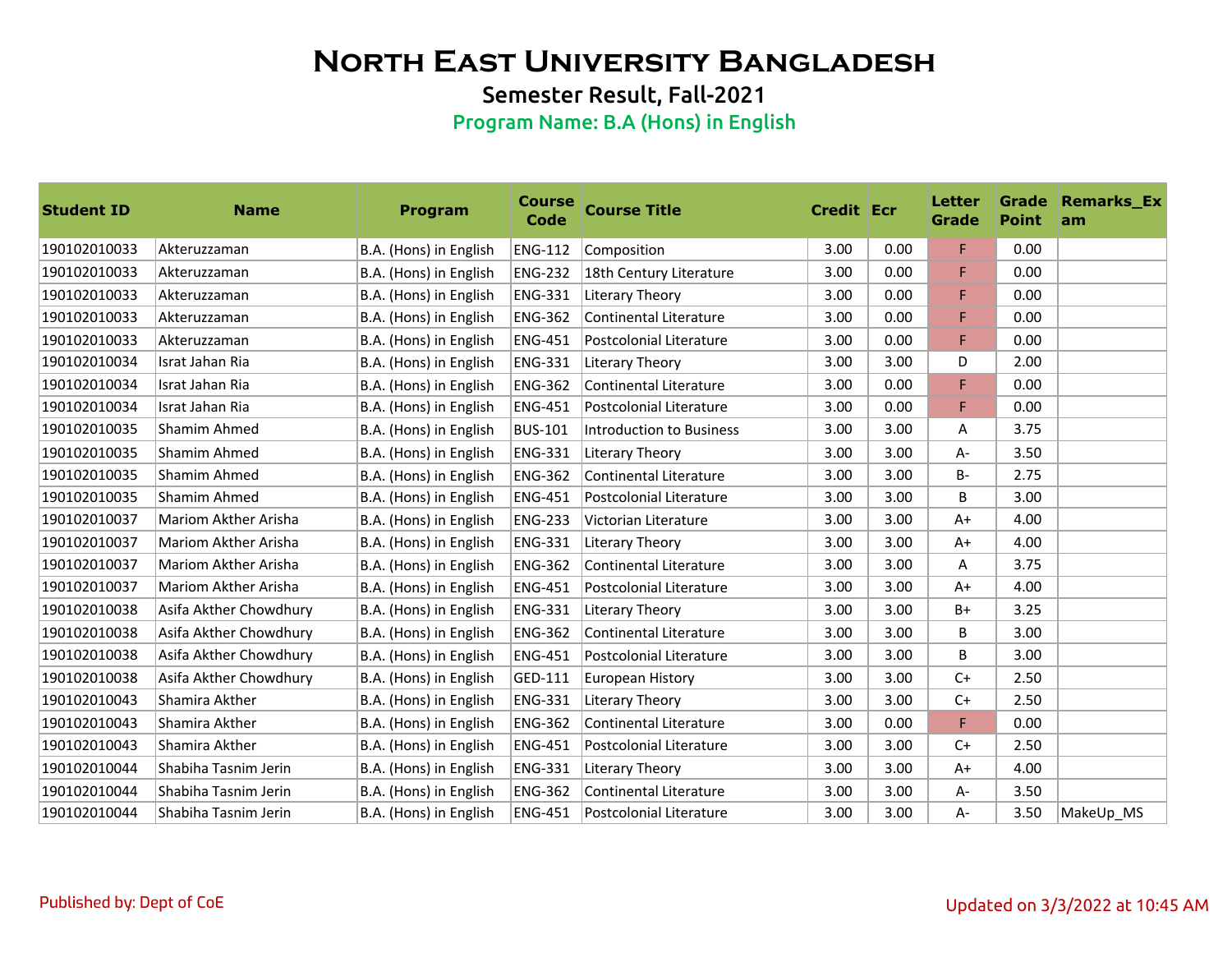Semester Result, Fall-2021

| <b>Student ID</b> | <b>Name</b>                    | <b>Program</b>         | <b>Course</b><br><b>Code</b> | <b>Course Title</b>                | <b>Credit Ecr</b> |      | Letter<br>Grade | <b>Point</b> | <b>Grade Remarks_Ex</b><br>am |
|-------------------|--------------------------------|------------------------|------------------------------|------------------------------------|-------------------|------|-----------------|--------------|-------------------------------|
| 190102010046      | Tahsina Alam                   | B.A. (Hons) in English | <b>ENG-331</b>               | Literary Theory                    | 3.00              | 3.00 | $B+$            | 3.25         | MakeUp_SF                     |
| 190102010046      | Tahsina Alam                   | B.A. (Hons) in English | <b>ENG-362</b>               | Continental Literature             | 3.00              | 3.00 | B               | 3.00         | MakeUp_SF                     |
| 190102010046      | Tahsina Alam                   | B.A. (Hons) in English | <b>ENG-451</b>               | Postcolonial Literature            | 3.00              | 3.00 | $C+$            | 2.50         | MakeUp_SF                     |
| 190102010049      | Md.Shahidul Islam              | B.A. (Hons) in English | <b>ENG-331</b>               | Literary Theory                    | 3.00              | 3.00 | $B -$           | 2.75         |                               |
| 190102010049      | Md.Shahidul Islam              | B.A. (Hons) in English | <b>ENG-362</b>               | Continental Literature             | 3.00              | 3.00 | C               | 2.25         |                               |
| 190102010049      | Md.Shahidul Islam              | B.A. (Hons) in English | <b>ENG-451</b>               | Postcolonial Literature            | 3.00              | 3.00 | $C+$            | 2.50         |                               |
| 190102010051      | Rekha Akther                   | B.A. (Hons) in English | <b>ENG-131</b>               | History of English Literature      | 3.00              | 3.00 | $\mathsf{C}$    | 2.25         |                               |
| 190102010051      | Rekha Akther                   | B.A. (Hons) in English | <b>ENG-331</b>               | Literary Theory                    | 3.00              | 3.00 | $C+$            | 2.50         |                               |
| 190102010051      | Rekha Akther                   | B.A. (Hons) in English | <b>ENG-362</b>               | Continental Literature             | 3.00              | 3.00 | B               | 3.00         |                               |
| 190102010051      | Rekha Akther                   | B.A. (Hons) in English | <b>ENG-451</b>               | Postcolonial Literature            | 3.00              | 3.00 | <b>B-</b>       | 2.75         |                               |
| 190102010051      | Rekha Akther                   | B.A. (Hons) in English | GED-111                      | European History                   | 3.00              | 3.00 | B               | 3.00         |                               |
| 190102010052      | <b>Husain Muhammad Tanvir</b>  | B.A. (Hons) in English | <b>ENG-331</b>               | Literary Theory                    | 3.00              | 3.00 | <b>B-</b>       | 2.75         |                               |
| 190102010052      | <b>Husain Muhammad Tanvir</b>  | B.A. (Hons) in English | <b>ENG-362</b>               | Continental Literature             | 3.00              | 3.00 | $C+$            | 2.50         |                               |
| 190102010052      | Husain Muhammad Tanvir         | B.A. (Hons) in English | <b>ENG-451</b>               | Postcolonial Literature            | 3.00              | 3.00 | B               | 3.00         |                               |
| 190102010056      | Oishe Deb                      | B.A. (Hons) in English | <b>ENG-331</b>               | Literary Theory                    | 3.00              | 3.00 | $B -$           | 2.75         |                               |
| 190102010056      | Oishe Deb                      | B.A. (Hons) in English | <b>ENG-362</b>               | <b>Continental Literature</b>      | 3.00              | 3.00 | $C+$            | 2.50         |                               |
| 190102010056      | Oishe Deb                      | B.A. (Hons) in English | <b>ENG-451</b>               | Postcolonial Literature            | 3.00              | 3.00 | $\mathsf{C}$    | 2.25         |                               |
| 190102010065      | <b>Thowhid Murshed Shourav</b> | B.A. (Hons) in English | $CSE-106$                    | Introduction to Computer Applicati | 3.00              | 3.00 | <b>B-</b>       | 2.75         |                               |
| 190102010065      | Thowhid Murshed Shourav        | B.A. (Hons) in English | <b>ENG-331</b>               | Literary Theory                    | 3.00              | 3.00 | $B+$            | 3.25         |                               |
| 190102010065      | <b>Thowhid Murshed Shourav</b> | B.A. (Hons) in English | <b>ENG-362</b>               | Continental Literature             | 3.00              | 3.00 | $B+$            | 3.25         |                               |
| 190102010065      | <b>Thowhid Murshed Shourav</b> | B.A. (Hons) in English | <b>ENG-451</b>               | Postcolonial Literature            | 3.00              | 3.00 | B               | 3.00         |                               |
| 190102010069      | Sumaya Aktar Chowdhury         | B.A. (Hons) in English | <b>BUS-101</b>               | Introduction to Business           | 3.00              | 3.00 | Α               | 3.75         |                               |
| 190102010069      | Sumaya Aktar Chowdhury         | B.A. (Hons) in English | <b>ENG-331</b>               | Literary Theory                    | 3.00              | 3.00 | $A+$            | 4.00         |                               |
| 190102010069      | Sumaya Aktar Chowdhury         | B.A. (Hons) in English | <b>ENG-362</b>               | Continental Literature             | 3.00              | 3.00 | A-              | 3.50         |                               |
| 190102010069      | Sumaya Aktar Chowdhury         | B.A. (Hons) in English | <b>ENG-451</b>               | Postcolonial Literature            | 3.00              | 3.00 | A-              | 3.50         |                               |
| 190102010071      | Taslima Akther Papiya          | B.A. (Hons) in English | <b>ENG-331</b>               | Literary Theory                    | 3.00              | 3.00 | $C+$            | 2.50         |                               |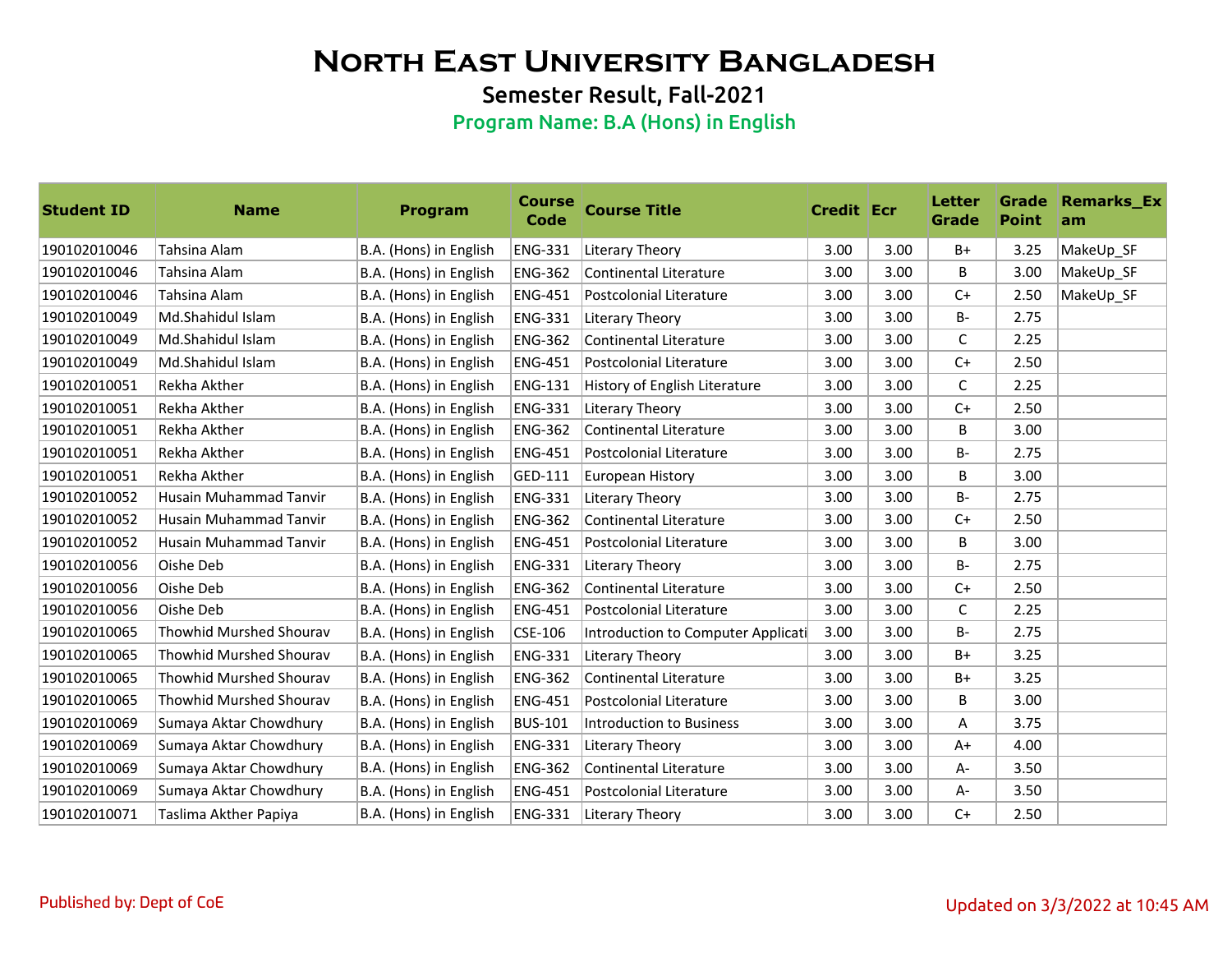Semester Result, Fall-2021

| <b>Student ID</b> | <b>Name</b>                   | <b>Program</b>         | <b>Course</b><br><b>Code</b> | <b>Course Title</b>                  | <b>Credit Ecr</b> |      | Letter<br>Grade | <b>Point</b> | <b>Grade Remarks Ex</b><br><b>am</b> |
|-------------------|-------------------------------|------------------------|------------------------------|--------------------------------------|-------------------|------|-----------------|--------------|--------------------------------------|
| 190102010071      | Taslima Akther Papiya         | B.A. (Hons) in English | <b>ENG-362</b>               | Continental Literature               | 3.00              | 3.00 | D               | 2.00         |                                      |
| 190102010071      | Taslima Akther Papiya         | B.A. (Hons) in English | <b>ENG-451</b>               | Postcolonial Literature              | 3.00              | 3.00 | D               | 2.00         |                                      |
| 190102010074      | Md.Fahidur Rahman Rifat       | B.A. (Hons) in English | ENG-331                      | Literary Theory                      | 3.00              | 0.00 | F               | 0.00         |                                      |
| 190102010074      | Md.Fahidur Rahman Rifat       | B.A. (Hons) in English | <b>ENG-362</b>               | Continental Literature               | 3.00              | 3.00 | D               | 2.00         |                                      |
| 190102010074      | Md.Fahidur Rahman Rifat       | B.A. (Hons) in English | <b>ENG-451</b>               | Postcolonial Literature              | 3.00              | 3.00 | D               | 2.00         |                                      |
| 190103020022      | Afrin Khan Samia              | B.A. (Hons) in English | <b>ENG-212</b>               | Introduction to Classical Literature | 3.00              | 3.00 | B               | 3.00         |                                      |
| 190103020022      | Afrin Khan Samia              | B.A. (Hons) in English | <b>ENG-222</b>               | <b>Metaphysical Poetry</b>           | 3.00              | 3.00 | Α               | 3.75         |                                      |
| 190103020022      | Afrin Khan Samia              | B.A. (Hons) in English | <b>ENG-232</b>               | 18th Century Literature              | 3.00              | 3.00 | B               | 3.00         |                                      |
| 190103020061      | <b>Reshad Ahmed Adil</b>      | B.A. (Hons) in English | <b>ENG-222</b>               | <b>Metaphysical Poetry</b>           | 3.00              | 3.00 | $A+$            | 4.00         |                                      |
| 190103020061      | <b>Reshad Ahmed Adil</b>      | B.A. (Hons) in English | <b>ENG-232</b>               | 18th Century Literature              | 3.00              | 3.00 | <b>B-</b>       | 2.75         |                                      |
| 190103020061      | <b>Reshad Ahmed Adil</b>      | B.A. (Hons) in English | GED-129                      | Bangla Language and Literature       | 3.00              | 3.00 | $A+$            | 4.00         |                                      |
| 190202010003      | Protima Koiri                 | B.A. (Hons) in English | <b>ENG-233</b>               | Victorian Literature                 | 3.00              | 3.00 | A-              | 3.50         |                                      |
| 190202010003      | Protima Koiri                 | B.A. (Hons) in English | <b>ENG-321</b>               | Survey of American Literature - II   | 3.00              | 3.00 | B               | 3.00         |                                      |
| 190202010003      | Protima Koiri                 | B.A. (Hons) in English | <b>ENG-374</b>               | Advanced English                     | 3.00              | 3.00 | B               | 3.00         |                                      |
| 190302010002      | <b>MD.Abidur Rahman Sabit</b> | B.A. (Hons) in English | <b>ENG-233</b>               | Victorian Literature                 | 3.00              | 0.00 | F               | 0.00         |                                      |
| 190302010002      | MD.Abidur Rahman Sabit        | B.A. (Hons) in English | <b>ENG-321</b>               | Survey of American Literature - II   | 3.00              | 0.00 | F               | 0.00         |                                      |
| 190302010002      | MD.Abidur Rahman Sabit        | B.A. (Hons) in English | <b>ENG-374</b>               | Advanced English                     | 3.00              | 0.00 | F               | 0.00         |                                      |
| 190302010003      | Sabbir Ahmed                  | B.A. (Hons) in English | <b>ENG-233</b>               | Victorian Literature                 | 3.00              | 3.00 | A               | 3.75         |                                      |
| 190302010003      | Sabbir Ahmed                  | B.A. (Hons) in English | <b>ENG-321</b>               | Survey of American Literature - II   | 3.00              | 3.00 | A-              | 3.50         |                                      |
| 190302010003      | Sabbir Ahmed                  | B.A. (Hons) in English | <b>ENG-374</b>               | Advanced English                     | 3.00              | 3.00 | Α               | 3.75         |                                      |
| 190302010005      | Junnatun Nisha Oni            | B.A. (Hons) in English | <b>ENG-233</b>               | Victorian Literature                 | 3.00              | 3.00 | $A+$            | 4.00         |                                      |
| 190302010005      | Junnatun Nisha Oni            | B.A. (Hons) in English | <b>ENG-321</b>               | Survey of American Literature - II   | 3.00              | 3.00 | $A+$            | 4.00         |                                      |
| 190302010005      | Junnatun Nisha Oni            | B.A. (Hons) in English | <b>ENG-374</b>               | <b>Advanced English</b>              | 3.00              | 3.00 | $A+$            | 4.00         |                                      |
| 190302010009      | Mst.Jannatun Nahar Mita       | B.A. (Hons) in English | <b>ENG-233</b>               | Victorian Literature                 | 3.00              | 3.00 | D               | 2.00         |                                      |
| 190302010009      | Mst.Jannatun Nahar Mita       | B.A. (Hons) in English | <b>ENG-321</b>               | Survey of American Literature - II   | 3.00              | 0.00 | F               | 0.00         |                                      |
| 190302010009      | Mst.Jannatun Nahar Mita       | B.A. (Hons) in English | <b>ENG-374</b>               | <b>Advanced English</b>              | 3.00              | 3.00 | $C+$            | 2.50         |                                      |
| 190302010012      | Shekh Zannatun Nayeem         | B.A. (Hons) in English | <b>ENG-233</b>               | Victorian Literature                 | 3.00              | 3.00 | B               | 3.00         |                                      |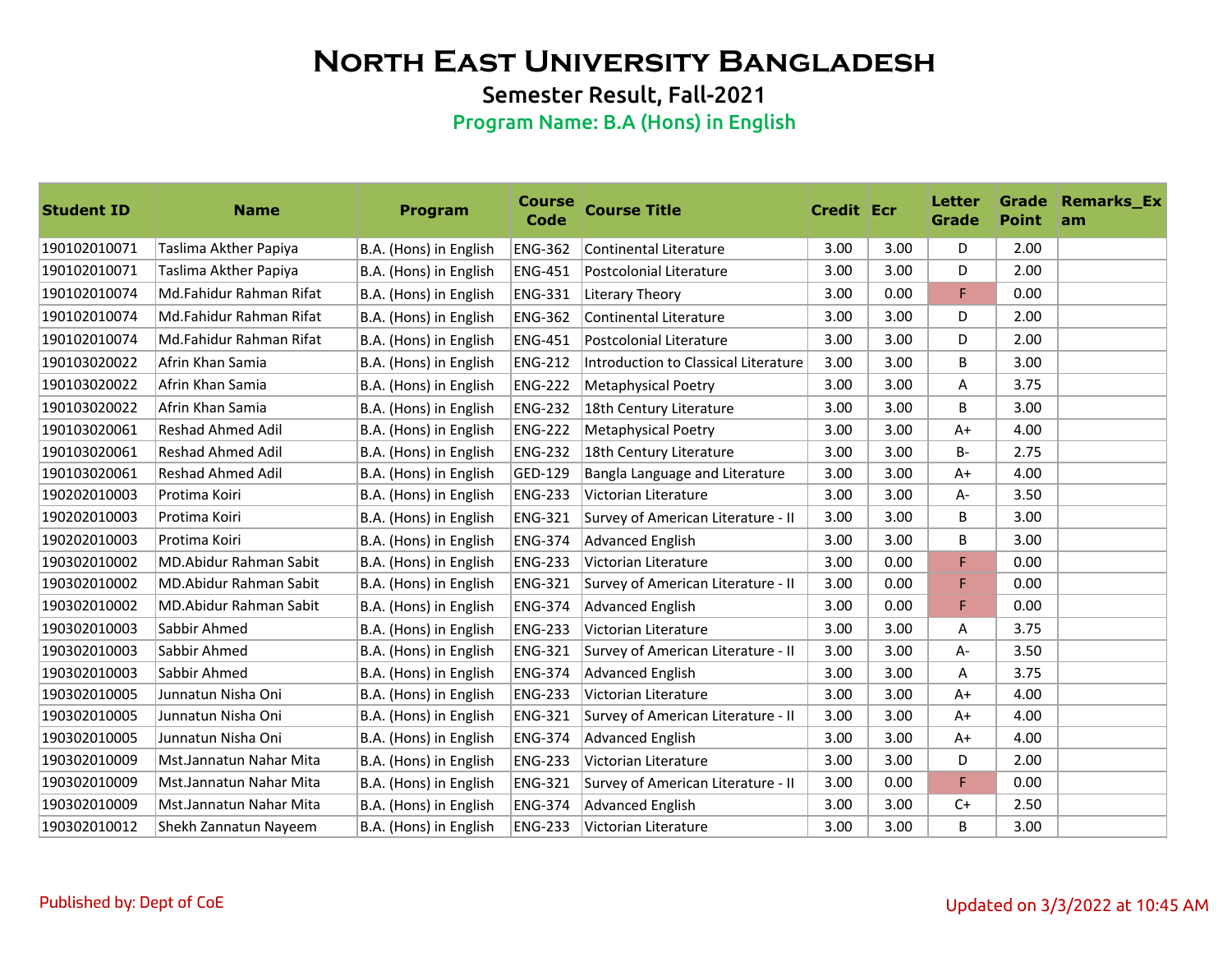Semester Result, Fall-2021

| <b>Student ID</b> | <b>Name</b>              | Program                | <b>Course</b><br>Code | <b>Course Title</b>                | <b>Credit Ecr</b> |      | Letter<br>Grade | <b>Point</b> | <b>Grade Remarks Ex</b><br>am |
|-------------------|--------------------------|------------------------|-----------------------|------------------------------------|-------------------|------|-----------------|--------------|-------------------------------|
| 190302010012      | Shekh Zannatun Nayeem    | B.A. (Hons) in English | <b>ENG-321</b>        | Survey of American Literature - II | 3.00              | 3.00 | C               | 2.25         |                               |
| 190302010012      | Shekh Zannatun Nayeem    | B.A. (Hons) in English | <b>ENG-374</b>        | Advanced English                   | 3.00              | 3.00 | В-              | 2.75         |                               |
| 190302010015      | Sadia Sultana Hasna      | B.A. (Hons) in English | <b>ENG-233</b>        | Victorian Literature               | 3.00              | 0.00 | F               | 0.00         | MakeUp_MS                     |
| 190302010015      | Sadia Sultana Hasna      | B.A. (Hons) in English | <b>ENG-321</b>        | Survey of American Literature - II | 3.00              | 0.00 | F               | 0.00         |                               |
| 190302010015      | Sadia Sultana Hasna      | B.A. (Hons) in English | <b>ENG-374</b>        | <b>Advanced English</b>            | 3.00              | 3.00 | D               | 2.00         |                               |
| 190302010016      | Lucky Akther             | B.A. (Hons) in English | <b>ENG-233</b>        | Victorian Literature               | 3.00              | 0.00 | F               | 0.00         |                               |
| 190302010016      | Lucky Akther             | B.A. (Hons) in English | <b>ENG-321</b>        | Survey of American Literature - II | 3.00              | 0.00 | F               | 0.00         |                               |
| 190302010016      | Lucky Akther             | B.A. (Hons) in English | <b>ENG-374</b>        | Advanced English                   | 3.00              | 3.00 | D               | 2.00         |                               |
| 190302010018      | Subrata Paul             | B.A. (Hons) in English | <b>ENG-233</b>        | Victorian Literature               | 3.00              | 3.00 | $\mathsf{C}$    | 2.25         |                               |
| 190302010018      | Subrata Paul             | B.A. (Hons) in English | <b>ENG-321</b>        | Survey of American Literature - II | 3.00              | 3.00 | D               | 2.00         |                               |
| 190302010018      | Subrata Paul             | B.A. (Hons) in English | <b>ENG-374</b>        | Advanced English                   | 3.00              | 3.00 | $C+$            | 2.50         |                               |
| 190302010020      | Abdulla Al Mamun         | B.A. (Hons) in English | <b>ENG-233</b>        | Victorian Literature               | 3.00              | 3.00 | C               | 2.25         |                               |
| 190302010020      | Abdulla Al Mamun         | B.A. (Hons) in English | <b>ENG-321</b>        | Survey of American Literature - II | 3.00              | 3.00 | $C+$            | 2.50         |                               |
| 190302010020      | Abdulla Al Mamun         | B.A. (Hons) in English | <b>ENG-374</b>        | <b>Advanced English</b>            | 3.00              | 3.00 | <b>B-</b>       | 2.75         |                               |
| 190302010023      | Dobir Ahmed              | B.A. (Hons) in English | <b>ENG-233</b>        | Victorian Literature               | 3.00              | 3.00 | $A+$            | 4.00         |                               |
| 190302010023      | Dobir Ahmed              | B.A. (Hons) in English | <b>ENG-321</b>        | Survey of American Literature - II | 3.00              | 3.00 | Α               | 3.75         |                               |
| 190302010023      | Dobir Ahmed              | B.A. (Hons) in English | <b>ENG-374</b>        | Advanced English                   | 3.00              | 3.00 | A-              | 3.50         |                               |
| 200102010001      | Sheikh Mahmuda Sultana   | B.A. (Hons) in English | <b>ENG-222</b>        | <b>Metaphysical Poetry</b>         | 3.00              | 0.00 | F               | 0.00         |                               |
| 200102010001      | Sheikh Mahmuda Sultana   | B.A. (Hons) in English | <b>ENG-232</b>        | 18th Century Literature            | 3.00              | 0.00 | F               | 0.00         |                               |
| 200102010001      | Sheikh Mahmuda Sultana   | B.A. (Hons) in English | GED-129               | Bangla Language and Literature     | 3.00              | 3.00 | D               | 2.00         |                               |
| 200102010002      | Shadman Shakib Khan Ifte | B.A. (Hons) in English | <b>ENG-222</b>        | <b>Metaphysical Poetry</b>         | 3.00              | 0.00 | F               | 0.00         |                               |
| 200102010002      | Shadman Shakib Khan Ifte | B.A. (Hons) in English | <b>ENG-232</b>        | 18th Century Literature            | 3.00              | 0.00 | F               | 0.00         |                               |
| 200102010002      | Shadman Shakib Khan Ifte | B.A. (Hons) in English | GED-129               | Bangla Language and Literature     | 3.00              | 0.00 | F               | 0.00         |                               |
| 200102010003      | Aparajita Sen Gupta      | B.A. (Hons) in English | <b>ENG-222</b>        | <b>Metaphysical Poetry</b>         | 3.00              | 3.00 | $B+$            | 3.25         |                               |
| 200102010003      | Aparajita Sen Gupta      | B.A. (Hons) in English | <b>ENG-232</b>        | 18th Century Literature            | 3.00              | 3.00 | B-              | 2.75         |                               |
| 200102010003      | Aparajita Sen Gupta      | B.A. (Hons) in English | GED-129               | Bangla Language and Literature     | 3.00              | 3.00 | A-              | 3.50         |                               |
| 200102010004      | Tasneem Rahman           | B.A. (Hons) in English | <b>ENG-222</b>        | <b>Metaphysical Poetry</b>         | 3.00              | 3.00 | A               | 3.75         |                               |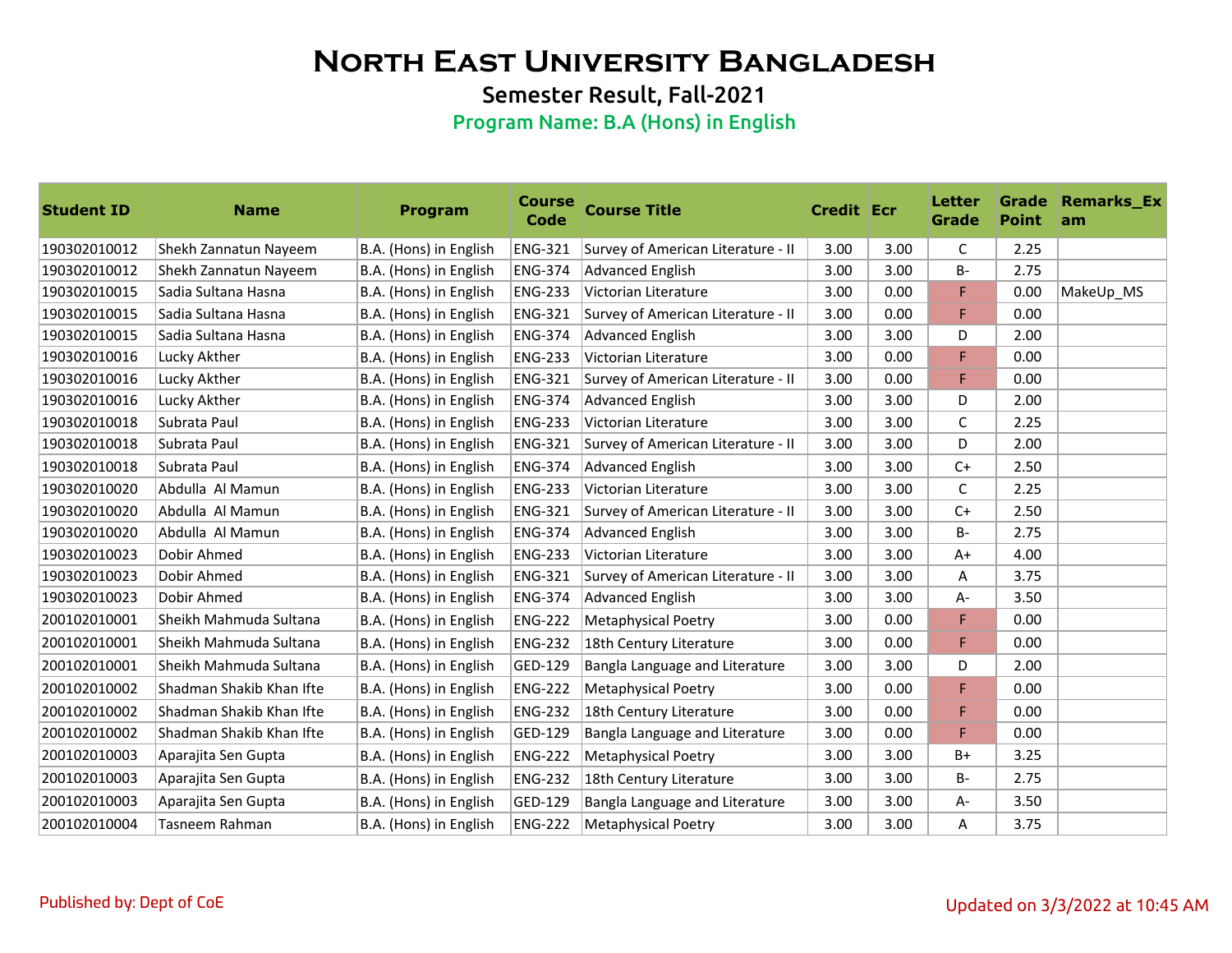Semester Result, Fall-2021

| <b>Student ID</b> | <b>Name</b>                | <b>Program</b>         | <b>Course</b><br>Code | <b>Course Title</b>            | <b>Credit Ecr</b> |      | Letter<br>Grade | <b>Point</b> | <b>Grade Remarks Ex</b><br>am |
|-------------------|----------------------------|------------------------|-----------------------|--------------------------------|-------------------|------|-----------------|--------------|-------------------------------|
| 200102010004      | Tasneem Rahman             | B.A. (Hons) in English | <b>ENG-232</b>        | 18th Century Literature        | 3.00              | 3.00 | B+              | 3.25         |                               |
| 200102010004      | Tasneem Rahman             | B.A. (Hons) in English | GED-129               | Bangla Language and Literature | 3.00              | 3.00 | C               | 2.25         |                               |
| 200102010005      | Nusrat Jahan               | B.A. (Hons) in English | <b>ENG-222</b>        | <b>Metaphysical Poetry</b>     | 3.00              | 3.00 | $A+$            | 4.00         |                               |
| 200102010005      | Nusrat Jahan               | B.A. (Hons) in English | <b>ENG-232</b>        | 18th Century Literature        | 3.00              | 3.00 | A               | 3.75         |                               |
| 200102010005      | Nusrat Jahan               | B.A. (Hons) in English | GED-129               | Bangla Language and Literature | 3.00              | 3.00 | $A+$            | 4.00         |                               |
| 200102010006      | Priyanka Das               | B.A. (Hons) in English | <b>ENG-222</b>        | <b>Metaphysical Poetry</b>     | 3.00              | 3.00 | B+              | 3.25         |                               |
| 200102010006      | Priyanka Das               | B.A. (Hons) in English | <b>ENG-232</b>        | 18th Century Literature        | 3.00              | 3.00 | $C+$            | 2.50         |                               |
| 200102010006      | Priyanka Das               | B.A. (Hons) in English | GED-129               | Bangla Language and Literature | 3.00              | 3.00 | A-              | 3.50         |                               |
| 200102010007      | Shanjida Islam             | B.A. (Hons) in English | <b>ENG-222</b>        | <b>Metaphysical Poetry</b>     | 3.00              | 3.00 | Α               | 3.75         |                               |
| 200102010007      | Shanjida Islam             | B.A. (Hons) in English | <b>ENG-232</b>        | 18th Century Literature        | 3.00              | 3.00 | <b>B-</b>       | 2.75         |                               |
| 200102010007      | Shanjida Islam             | B.A. (Hons) in English | GED-129               | Bangla Language and Literature | 3.00              | 3.00 | $A+$            | 4.00         |                               |
| 200102010009      | Fatema Jannat Shoshe       | B.A. (Hons) in English | <b>ENG-222</b>        | Metaphysical Poetry            | 3.00              | 0.00 | F               | 0.00         |                               |
| 200102010009      | Fatema Jannat Shoshe       | B.A. (Hons) in English | <b>ENG-232</b>        | 18th Century Literature        | 3.00              | 0.00 | F               | 0.00         |                               |
| 200102010009      | Fatema Jannat Shoshe       | B.A. (Hons) in English | GED-129               | Bangla Language and Literature | 3.00              | 3.00 | C               | 2.25         |                               |
| 200102010010      | Muztahidul Haque Mahir     | B.A. (Hons) in English | <b>ENG-222</b>        | <b>Metaphysical Poetry</b>     | 3.00              | 3.00 | A               | 3.75         |                               |
| 200102010010      | Muztahidul Haque Mahir     | B.A. (Hons) in English | <b>ENG-232</b>        | 18th Century Literature        | 3.00              | 3.00 | C               | 2.25         |                               |
| 200102010010      | Muztahidul Haque Mahir     | B.A. (Hons) in English | GED-129               | Bangla Language and Literature | 3.00              | 3.00 | C               | 2.25         |                               |
| 200102010011      | Erfana Akter Ruhee         | B.A. (Hons) in English | <b>ENG-222</b>        | <b>Metaphysical Poetry</b>     | 3.00              | 3.00 | B               | 3.00         |                               |
| 200102010011      | Erfana Akter Ruhee         | B.A. (Hons) in English | <b>ENG-232</b>        | 18th Century Literature        | 3.00              | 3.00 | C               | 2.25         |                               |
| 200102010011      | Erfana Akter Ruhee         | B.A. (Hons) in English | GED-129               | Bangla Language and Literature | 3.00              | 3.00 | A-              | 3.50         |                               |
| 200102010012      | Kamrunnahar                | B.A. (Hons) in English | <b>ENG-222</b>        | <b>Metaphysical Poetry</b>     | 3.00              | 3.00 | B-              | 2.75         |                               |
| 200102010012      | Kamrunnahar                | B.A. (Hons) in English | <b>ENG-232</b>        | 18th Century Literature        | 3.00              | 0.00 | F               | 0.00         |                               |
| 200102010012      | Kamrunnahar                | B.A. (Hons) in English | GED-129               | Bangla Language and Literature | 3.00              | 3.00 | $B+$            | 3.25         |                               |
| 200102010013      | <b>Moriom Akther Tarin</b> | B.A. (Hons) in English | <b>ENG-222</b>        | <b>Metaphysical Poetry</b>     | 3.00              | 3.00 | В               | 3.00         |                               |
| 200102010013      | <b>Moriom Akther Tarin</b> | B.A. (Hons) in English | <b>ENG-232</b>        | 18th Century Literature        | 3.00              | 3.00 | D               | 2.00         |                               |
| 200102010013      | <b>Moriom Akther Tarin</b> | B.A. (Hons) in English | GED-129               | Bangla Language and Literature | 3.00              | 3.00 | A               | 3.75         |                               |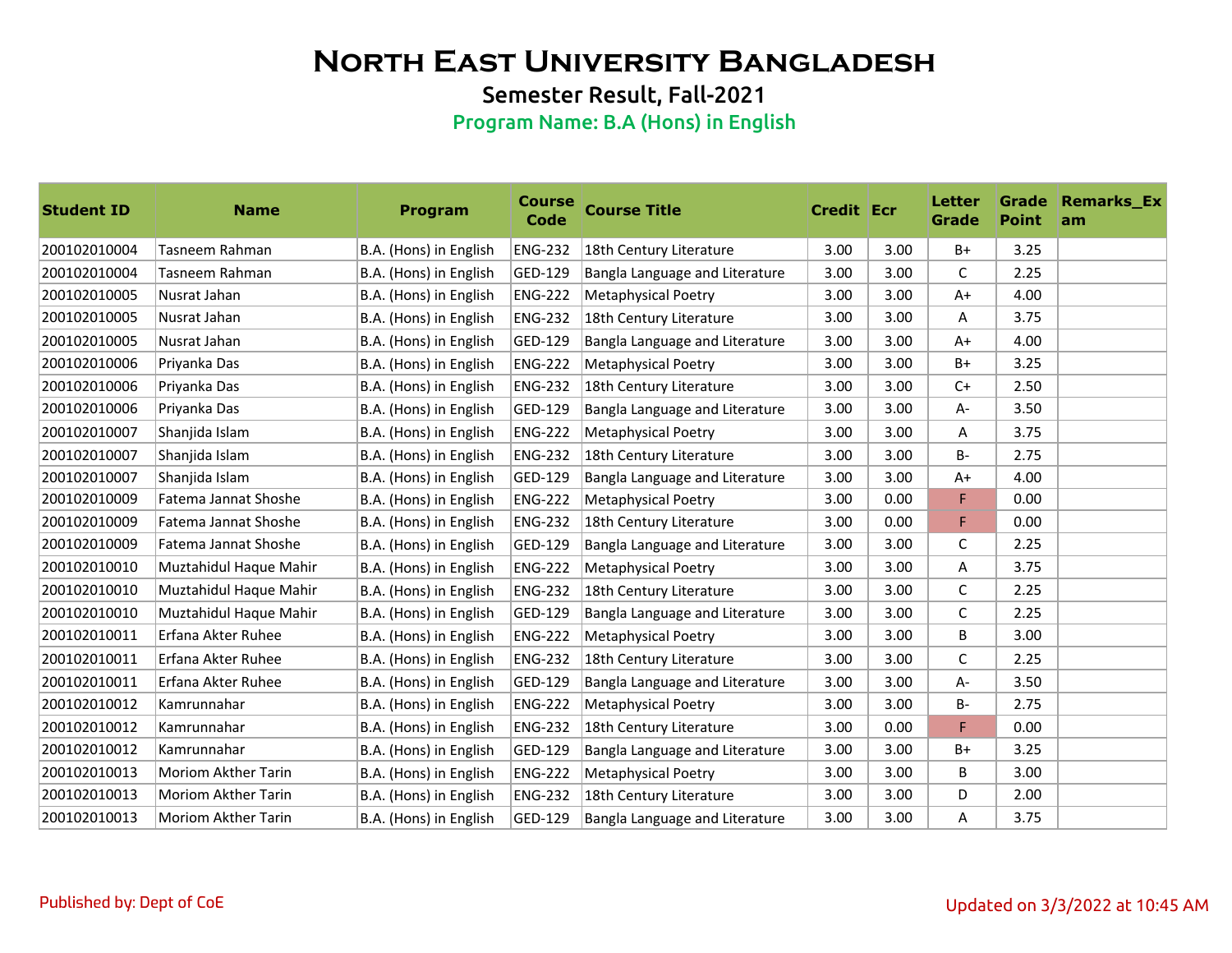Semester Result, Fall-2021

| <b>Student ID</b> | <b>Name</b>            | <b>Program</b>         | <b>Course</b><br>Code | <b>Course Title</b>             | <b>Credit Ecr</b> |      | Letter<br>Grade | <b>Point</b> | <b>Grade Remarks_Ex</b><br>am |
|-------------------|------------------------|------------------------|-----------------------|---------------------------------|-------------------|------|-----------------|--------------|-------------------------------|
| 200102010016      | Onamika Chandra Shil   | B.A. (Hons) in English | <b>ENG-222</b>        | <b>Metaphysical Poetry</b>      | 3.00              | 0.00 | F.              | 0.00         |                               |
| 200102010016      | Onamika Chandra Shil   | B.A. (Hons) in English | <b>ENG-232</b>        | 18th Century Literature         | 3.00              | 0.00 | F               | 0.00         |                               |
| 200102010016      | Onamika Chandra Shil   | B.A. (Hons) in English | GED-129               | Bangla Language and Literature  | 3.00              | 3.00 | A-              | 3.50         |                               |
| 200102010017      | Anika Tabassum         | B.A. (Hons) in English | <b>ENG-222</b>        | <b>Metaphysical Poetry</b>      | 3.00              | 0.00 | F               | 0.00         |                               |
| 200102010017      | Anika Tabassum         | B.A. (Hons) in English | <b>ENG-232</b>        | 18th Century Literature         | 3.00              | 0.00 | F               | 0.00         |                               |
| 200102010017      | Anika Tabassum         | B.A. (Hons) in English | GED-129               | Bangla Language and Literature  | 3.00              | 3.00 | $C+$            | 2.50         |                               |
| 200102010019      | Saumaiya Binte Kaiser  | B.A. (Hons) in English | <b>ENG-222</b>        | <b>Metaphysical Poetry</b>      | 3.00              | 3.00 | B+              | 3.25         |                               |
| 200102010019      | Saumaiya Binte Kaiser  | B.A. (Hons) in English | <b>ENG-232</b>        | 18th Century Literature         | 3.00              | 3.00 | D               | 2.00         |                               |
| 200102010019      | Saumaiya Binte Kaiser  | B.A. (Hons) in English | GED-129               | Bangla Language and Literature  | 3.00              | 3.00 | <b>B-</b>       | 2.75         |                               |
| 200102010021      | Nazifa Tabassum        | B.A. (Hons) in English | <b>ENG-222</b>        | <b>Metaphysical Poetry</b>      | 3.00              | 3.00 | A-              | 3.50         |                               |
| 200102010021      | Nazifa Tabassum        | B.A. (Hons) in English | <b>ENG-232</b>        | 18th Century Literature         | 3.00              | 3.00 | $\mathsf{C}$    | 2.25         |                               |
| 200102010021      | Nazifa Tabassum        | B.A. (Hons) in English | GED-129               | Bangla Language and Literature  | 3.00              | 3.00 | <b>B-</b>       | 2.75         |                               |
| 200102010022      | Raiyan Ahmed Chowdhury | B.A. (Hons) in English | <b>ENG-222</b>        | <b>Metaphysical Poetry</b>      | 3.00              | 3.00 | D               | 2.00         | MakeUp_MS                     |
| 200102010022      | Raiyan Ahmed Chowdhury | B.A. (Hons) in English | <b>ENG-232</b>        | 18th Century Literature         | 3.00              | 0.00 | F               | 0.00         |                               |
| 200102010022      | Raiyan Ahmed Chowdhury | B.A. (Hons) in English | GED-129               | Bangla Language and Literature  | 3.00              | 3.00 | C               | 2.25         |                               |
| 200102010023      | Prodip Kirtunia        | B.A. (Hons) in English | <b>ENG-222</b>        | <b>Metaphysical Poetry</b>      | 3.00              | 3.00 | B+              | 3.25         |                               |
| 200102010023      | Prodip Kirtunia        | B.A. (Hons) in English | <b>ENG-232</b>        | 18th Century Literature         | 3.00              | 3.00 | $C+$            | 2.50         |                               |
| 200102010023      | Prodip Kirtunia        | B.A. (Hons) in English | GED-129               | Bangla Language and Literature  | 3.00              | 3.00 | В               | 3.00         |                               |
| 200102010026      | Umme Hani Anika        | B.A. (Hons) in English | ECO-103               | Principles of Economics - I     | 3.00              | 0.00 | F               | 0.00         |                               |
| 200102010026      | Umme Hani Anika        | B.A. (Hons) in English | <b>ENG-131</b>        | History of English Literature   | 3.00              | 0.00 | F               | 0.00         |                               |
| 200102010026      | Umme Hani Anika        | B.A. (Hons) in English | <b>ENG-132</b>        | Introduction to Literature - II | 3.00              | 3.00 | $C+$            | 2.50         |                               |
| 200102010026      | Umme Hani Anika        | B.A. (Hons) in English | GED-111               | European History                | 3.00              | 0.00 | F               | 0.00         |                               |
| 200102010027      | Tamanna Begum          | B.A. (Hons) in English | <b>ENG-222</b>        | <b>Metaphysical Poetry</b>      | 3.00              | 3.00 | B               | 3.00         |                               |
| 200102010027      | Tamanna Begum          | B.A. (Hons) in English | <b>ENG-232</b>        | 18th Century Literature         | 3.00              | 3.00 | $C+$            | 2.50         |                               |
| 200102010027      | Tamanna Begum          | B.A. (Hons) in English | GED-129               | Bangla Language and Literature  | 3.00              | 3.00 | В               | 3.00         |                               |
| 200102010030      | Rima Rani Paul         | B.A. (Hons) in English | <b>ENG-222</b>        | <b>Metaphysical Poetry</b>      | 3.00              | 0.00 | F               | 0.00         |                               |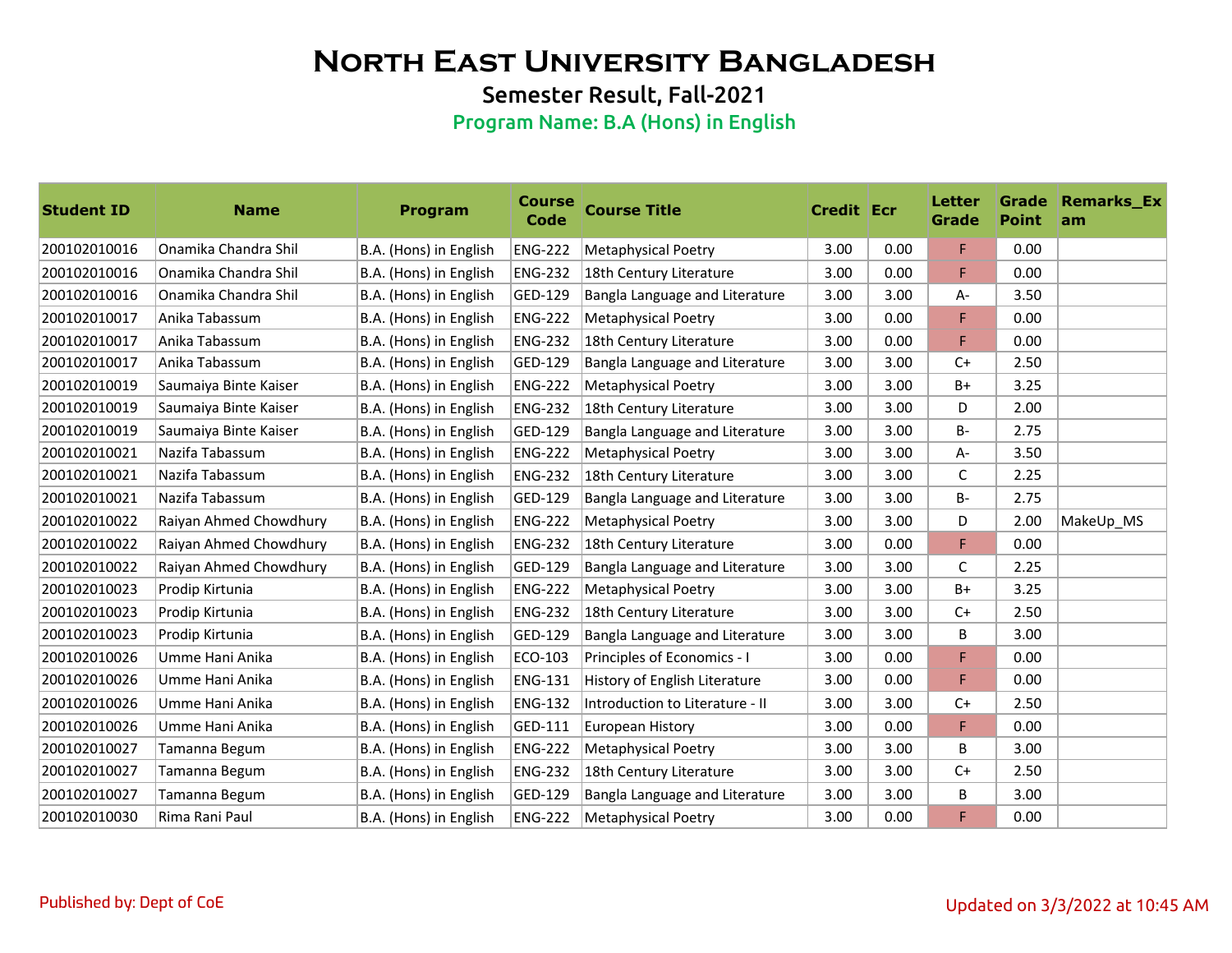Semester Result, Fall-2021

| <b>Student ID</b> | <b>Name</b>             | <b>Program</b>         | <b>Course</b><br>Code | <b>Course Title</b>            | <b>Credit Ecr</b> |      | <b>Letter</b><br>Grade | <b>Point</b> | <b>Grade Remarks_Ex</b><br>am |
|-------------------|-------------------------|------------------------|-----------------------|--------------------------------|-------------------|------|------------------------|--------------|-------------------------------|
| 200102010030      | Rima Rani Paul          | B.A. (Hons) in English | <b>ENG-232</b>        | 18th Century Literature        | 3.00              | 0.00 | F                      | 0.00         |                               |
| 200102010030      | Rima Rani Paul          | B.A. (Hons) in English | GED-129               | Bangla Language and Literature | 3.00              | 3.00 | C                      | 2.25         |                               |
| 200102010032      | Mahfara Tasnim          | B.A. (Hons) in English | <b>ENG-222</b>        | <b>Metaphysical Poetry</b>     | 3.00              | 3.00 | Α                      | 3.75         |                               |
| 200102010032      | Mahfara Tasnim          | B.A. (Hons) in English | <b>ENG-232</b>        | 18th Century Literature        | 3.00              | 3.00 | <b>B-</b>              | 2.75         |                               |
| 200102010032      | Mahfara Tasnim          | B.A. (Hons) in English | GED-129               | Bangla Language and Literature | 3.00              | 3.00 | $A+$                   | 4.00         |                               |
| 200102010034      | Must. Umme Habiba Emu   | B.A. (Hons) in English | <b>ENG-222</b>        | <b>Metaphysical Poetry</b>     | 3.00              | 3.00 | $C+$                   | 2.50         |                               |
| 200102010034      | Must. Umme Habiba Emu   | B.A. (Hons) in English | <b>ENG-232</b>        | 18th Century Literature        | 3.00              | 0.00 | F                      | 0.00         |                               |
| 200102010034      | Must. Umme Habiba Emu   | B.A. (Hons) in English | GED-129               | Bangla Language and Literature | 3.00              | 3.00 | B                      | 3.00         |                               |
| 200102010037      | Jawadul Alam Khan       | B.A. (Hons) in English | <b>ENG-222</b>        | Metaphysical Poetry            | 3.00              | 3.00 | <b>B-</b>              | 2.75         |                               |
| 200102010037      | Jawadul Alam Khan       | B.A. (Hons) in English | <b>ENG-232</b>        | 18th Century Literature        | 3.00              | 3.00 | D                      | 2.00         |                               |
| 200102010037      | Jawadul Alam Khan       | B.A. (Hons) in English | GED-129               | Bangla Language and Literature | 3.00              | 3.00 | B-                     | 2.75         |                               |
| 200102010038      | Iffat Hussain Aniqa     | B.A. (Hons) in English | <b>ENG-222</b>        | <b>Metaphysical Poetry</b>     | 3.00              | 0.00 | F                      | 0.00         |                               |
| 200102010038      | Iffat Hussain Aniga     | B.A. (Hons) in English | <b>ENG-232</b>        | 18th Century Literature        | 3.00              | 0.00 | F                      | 0.00         |                               |
| 200102010038      | Iffat Hussain Aniqa     | B.A. (Hons) in English | GED-129               | Bangla Language and Literature | 3.00              | 0.00 | F                      | 0.00         |                               |
| 200102010039      | Samia Alam Richi        | B.A. (Hons) in English | <b>ENG-222</b>        | <b>Metaphysical Poetry</b>     | 3.00              | 3.00 | $C+$                   | 2.50         |                               |
| 200102010039      | Samia Alam Richi        | B.A. (Hons) in English | <b>ENG-232</b>        | 18th Century Literature        | 3.00              | 3.00 | D                      | 2.00         |                               |
| 200102010039      | Samia Alam Richi        | B.A. (Hons) in English | GED-129               | Bangla Language and Literature | 3.00              | 3.00 | B                      | 3.00         |                               |
| 200102010041      | Sagor Ray               | B.A. (Hons) in English | <b>ENG-222</b>        | <b>Metaphysical Poetry</b>     | 3.00              | 3.00 | В                      | 3.00         |                               |
| 200102010041      | Sagor Ray               | B.A. (Hons) in English | <b>ENG-232</b>        | 18th Century Literature        | 3.00              | 0.00 | F                      | 0.00         |                               |
| 200102010041      | Sagor Ray               | B.A. (Hons) in English | GED-129               | Bangla Language and Literature | 3.00              | 3.00 | B                      | 3.00         |                               |
| 200102010042      | Nusrat Jannat Chowdhury | B.A. (Hons) in English | <b>ENG-222</b>        | <b>Metaphysical Poetry</b>     | 3.00              | 0.00 | F                      | 0.00         |                               |
| 200102010042      | Nusrat Jannat Chowdhury | B.A. (Hons) in English | <b>ENG-232</b>        | 18th Century Literature        | 3.00              | 0.00 | F                      | 0.00         |                               |
| 200102010042      | Nusrat Jannat Chowdhury | B.A. (Hons) in English | GED-129               | Bangla Language and Literature | 3.00              | 0.00 | F                      | 0.00         |                               |
| 200102010044      | Fouzia Jui              | B.A. (Hons) in English | <b>ENG-222</b>        | <b>Metaphysical Poetry</b>     | 3.00              | 3.00 | A                      | 3.75         |                               |
| 200102010044      | Fouzia Jui              | B.A. (Hons) in English | <b>ENG-232</b>        | 18th Century Literature        | 3.00              | 3.00 | A-                     | 3.50         |                               |
| 200102010044      | Fouzia Jui              | B.A. (Hons) in English | GED-129               | Bangla Language and Literature | 3.00              | 3.00 | B                      | 3.00         |                               |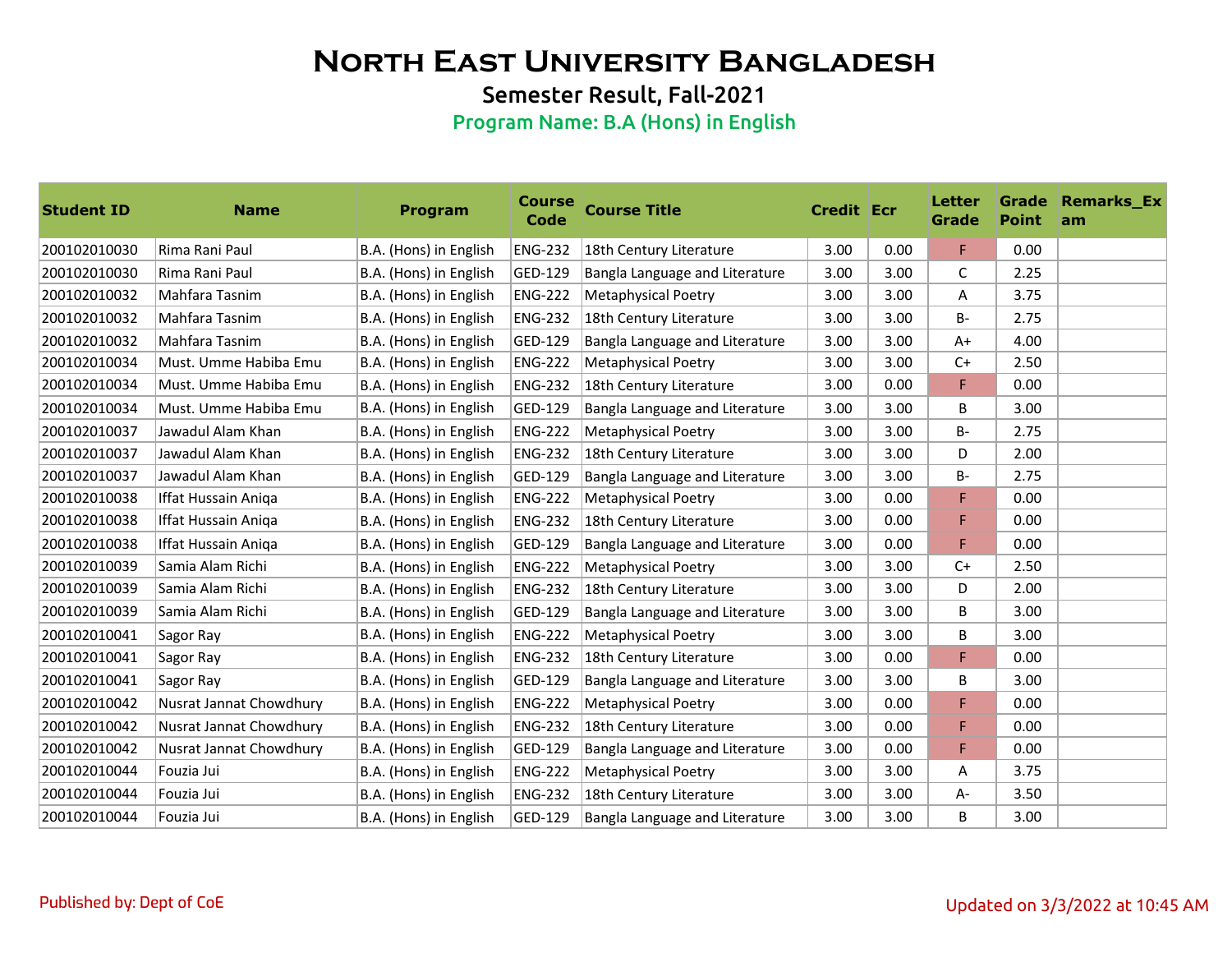Semester Result, Fall-2021

| <b>Student ID</b> | <b>Name</b>              | <b>Program</b>         | <b>Course</b><br>Code | <b>Course Title</b>                | <b>Credit Ecr</b> |      | Letter<br>Grade | <b>Point</b> | <b>Grade Remarks Ex</b><br>am |
|-------------------|--------------------------|------------------------|-----------------------|------------------------------------|-------------------|------|-----------------|--------------|-------------------------------|
| 200102010048      | Sania Khatun             | B.A. (Hons) in English | <b>ENG-222</b>        | <b>Metaphysical Poetry</b>         | 3.00              | 3.00 | $C+$            | 2.50         |                               |
| 200102010048      | Sania Khatun             | B.A. (Hons) in English | <b>ENG-232</b>        | 18th Century Literature            | 3.00              | 0.00 | F               | 0.00         |                               |
| 200102010048      | Sania Khatun             | B.A. (Hons) in English | GED-129               | Bangla Language and Literature     | 3.00              | 3.00 | В               | 3.00         |                               |
| 200102010049      | Hafsa Begum              | B.A. (Hons) in English | <b>BUS-101</b>        | Introduction to Business           | 3.00              | 0.00 | F               | 0.00         | Incomplete                    |
| 200102010049      | Hafsa Begum              | B.A. (Hons) in English | CSE-106               | Introduction to Computer Applicati | 3.00              | 0.00 | F               | 0.00         |                               |
| 200102010049      | Hafsa Begum              | B.A. (Hons) in English | <b>ENG-111</b>        | <b>Fundamentals of English</b>     | 3.00              | 0.00 | F               | 0.00         |                               |
| 200102010049      | Hafsa Begum              | B.A. (Hons) in English | <b>ENG-122</b>        | Introduction to Literature - I     | 3.00              | 0.00 | F               | 0.00         |                               |
| 200102010052      | Shormi Baidya            | B.A. (Hons) in English | <b>ENG-222</b>        | <b>Metaphysical Poetry</b>         | 3.00              | 0.00 | F               | 0.00         |                               |
| 200102010052      | Shormi Baidya            | B.A. (Hons) in English | <b>ENG-232</b>        | 18th Century Literature            | 3.00              | 0.00 | F               | 0.00         |                               |
| 200102010052      | Shormi Baidya            | B.A. (Hons) in English | GED-129               | Bangla Language and Literature     | 3.00              | 3.00 | $C+$            | 2.50         |                               |
| 200102010053      | Md.Al-Sami               | B.A. (Hons) in English | <b>ENG-222</b>        | <b>Metaphysical Poetry</b>         | 3.00              | 3.00 | A               | 3.75         |                               |
| 200102010053      | Md.Al-Sami               | B.A. (Hons) in English | <b>ENG-232</b>        | 18th Century Literature            | 3.00              | 3.00 | Α               | 3.75         |                               |
| 200102010053      | Md.Al-Sami               | B.A. (Hons) in English | GED-129               | Bangla Language and Literature     | 3.00              | 3.00 | A+              | 4.00         |                               |
| 200102010054      | Mubinul Haque            | B.A. (Hons) in English | ECO-103               | Principles of Economics - I        | 3.00              | 0.00 | F               | 0.00         |                               |
| 200102010054      | Mubinul Haque            | B.A. (Hons) in English | <b>ENG-131</b>        | History of English Literature      | 3.00              | 0.00 | F               | 0.00         |                               |
| 200102010054      | <b>Mubinul Haque</b>     | B.A. (Hons) in English | <b>ENG-132</b>        | Introduction to Literature - II    | 3.00              | 0.00 | F               | 0.00         |                               |
| 200102010054      | <b>Mubinul Haque</b>     | B.A. (Hons) in English | GED-111               | European History                   | 3.00              | 0.00 | F               | 0.00         |                               |
| 200102010055      | Sanjida Akther Nida      | B.A. (Hons) in English | <b>ENG-222</b>        | <b>Metaphysical Poetry</b>         | 3.00              | 3.00 | B               | 3.00         |                               |
| 200102010055      | Sanjida Akther Nida      | B.A. (Hons) in English | <b>ENG-232</b>        | 18th Century Literature            | 3.00              | 3.00 | D               | 2.00         |                               |
| 200102010055      | Sanjida Akther Nida      | B.A. (Hons) in English | GED-129               | Bangla Language and Literature     | 3.00              | 3.00 | C               | 2.25         | MakeUp_SF                     |
| 200102010057      | Sumaiya Tanjim Tonny     | B.A. (Hons) in English | <b>ENG-222</b>        | <b>Metaphysical Poetry</b>         | 3.00              | 3.00 | A-              | 3.50         |                               |
| 200102010057      | Sumaiya Tanjim Tonny     | B.A. (Hons) in English | <b>ENG-232</b>        | 18th Century Literature            | 3.00              | 3.00 | <b>B-</b>       | 2.75         |                               |
| 200102010057      | Sumaiya Tanjim Tonny     | B.A. (Hons) in English | GED-129               | Bangla Language and Literature     | 3.00              | 3.00 | A-              | 3.50         |                               |
| 200102010060      | Miss. Masuma Akther Ritu | B.A. (Hons) in English | <b>ENG-222</b>        | Metaphysical Poetry                | 3.00              | 3.00 | A-              | 3.50         |                               |
| 200102010060      | Miss. Masuma Akther Ritu | B.A. (Hons) in English | <b>ENG-232</b>        | 18th Century Literature            | 3.00              | 3.00 | В               | 3.00         |                               |
| 200102010060      | Miss. Masuma Akther Ritu | B.A. (Hons) in English | GED-129               | Bangla Language and Literature     | 3.00              | 3.00 | B               | 3.00         |                               |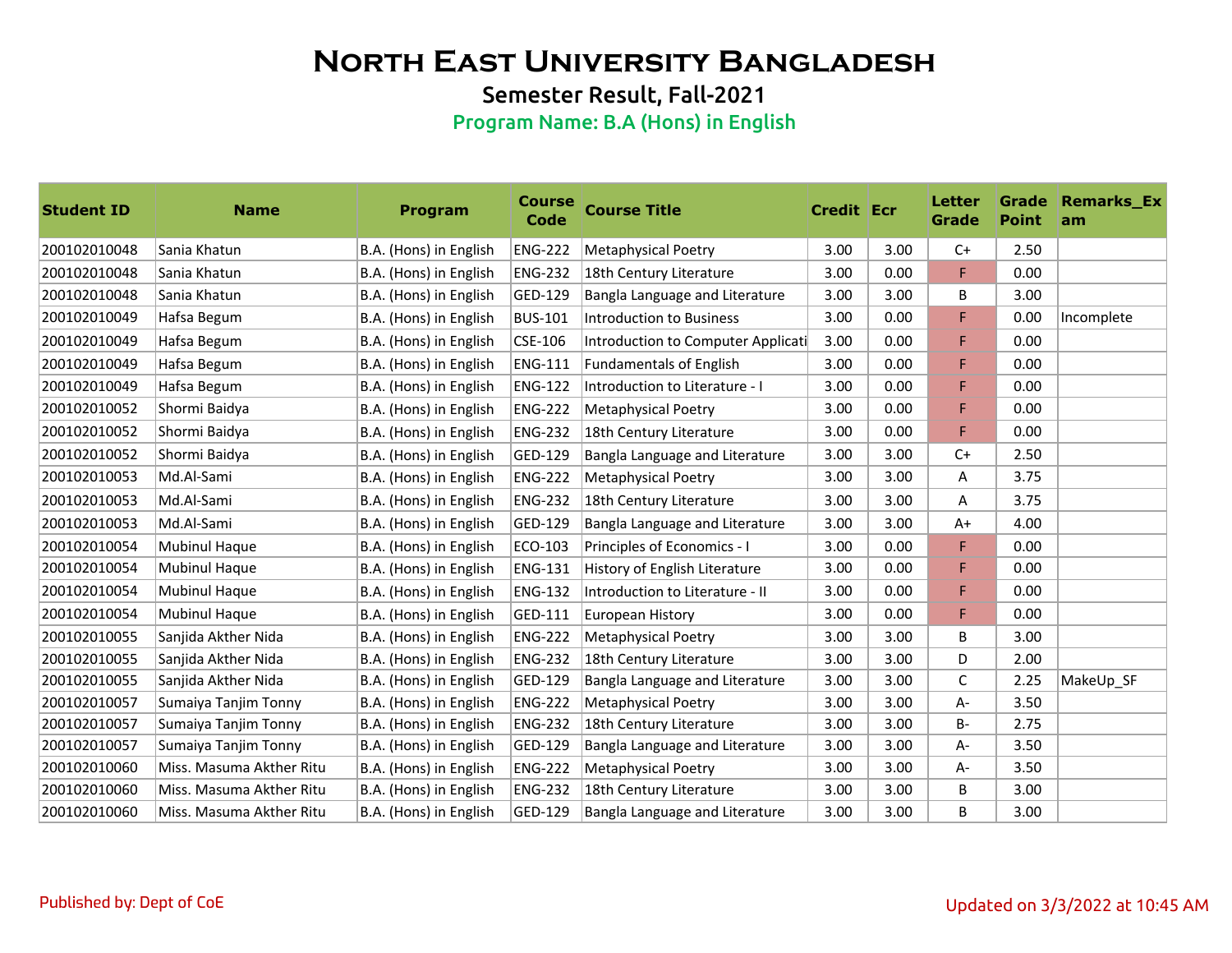Semester Result, Fall-2021

| <b>Student ID</b> | <b>Name</b>           | <b>Program</b>         | <b>Course</b><br><b>Code</b> | <b>Course Title</b>                         | <b>Credit Ecr</b> |      | Letter<br>Grade | <b>Point</b> | <b>Grade Remarks_Ex</b><br>am |
|-------------------|-----------------------|------------------------|------------------------------|---------------------------------------------|-------------------|------|-----------------|--------------|-------------------------------|
| 200302010002      | Ankur Deb             | B.A. (Hons) in English | ECO-103                      | Principles of Economics - I                 | 3.00              | 0.00 | F.              | 0.00         |                               |
| 200302010002      | Ankur Deb             | B.A. (Hons) in English | <b>ENG-112</b>               | Composition                                 | 3.00              | 3.00 | $B+$            | 3.25         |                               |
| 200302010002      | Ankur Deb             | B.A. (Hons) in English | <b>ENG-212</b>               | <b>Introduction to Classical Literature</b> | 3.00              | 3.00 | $\mathsf{C}$    | 2.25         |                               |
| 200302010002      | Ankur Deb             | B.A. (Hons) in English | GED-111                      | European History                            | 3.00              | 3.00 | $C+$            | 2.50         |                               |
| 200302010004      | Nuzhat Tabassum Nishi | B.A. (Hons) in English | ECO-103                      | Principles of Economics - I                 | 3.00              | 0.00 | F               | 0.00         |                               |
| 200302010004      | Nuzhat Tabassum Nishi | B.A. (Hons) in English | <b>ENG-212</b>               | Introduction to Classical Literature        | 3.00              | 0.00 | F               | 0.00         |                               |
| 200302010004      | Nuzhat Tabassum Nishi | B.A. (Hons) in English | GED-111                      | European History                            | 3.00              | 0.00 | F               | 0.00         |                               |
| 200302010005      | Dilruba Begum         | B.A. (Hons) in English | ECO-103                      | Principles of Economics - I                 | 3.00              | 0.00 | F               | 0.00         |                               |
| 200302010005      | Dilruba Begum         | B.A. (Hons) in English | <b>ENG-112</b>               | Composition                                 | 3.00              | 0.00 | F               | 0.00         |                               |
| 200302010005      | Dilruba Begum         | B.A. (Hons) in English | <b>ENG-212</b>               | Introduction to Classical Literature        | 3.00              | 0.00 | F               | 0.00         |                               |
| 200302010005      | Dilruba Begum         | B.A. (Hons) in English | GED-111                      | European History                            | 3.00              | 0.00 | F               | 0.00         |                               |
| 200302010006      | Aminul Islam          | B.A. (Hons) in English | ECO-103                      | Principles of Economics - I                 | 3.00              | 3.00 | $A+$            | 4.00         |                               |
| 200302010006      | Aminul Islam          | B.A. (Hons) in English | <b>ENG-112</b>               | Composition                                 | 3.00              | 3.00 | A               | 3.75         |                               |
| 200302010006      | Aminul Islam          | B.A. (Hons) in English | <b>ENG-212</b>               | Introduction to Classical Literature        | 3.00              | 3.00 | Α               | 3.75         |                               |
| 200302010006      | Aminul Islam          | B.A. (Hons) in English | GED-111                      | European History                            | 3.00              | 3.00 | $A+$            | 4.00         |                               |
| 200302010008      | Momotaz Rahman Mitu   | B.A. (Hons) in English | ECO-103                      | Principles of Economics - I                 | 3.00              | 3.00 | D               | 2.00         |                               |
| 200302010008      | Momotaz Rahman Mitu   | B.A. (Hons) in English | <b>ENG-212</b>               | <b>Introduction to Classical Literature</b> | 3.00              | 3.00 | D               | 2.00         |                               |
| 200302010008      | Momotaz Rahman Mitu   | B.A. (Hons) in English | GED-111                      | European History                            | 3.00              | 0.00 | F               | 0.00         |                               |
| 200302010009      | Amrita Hiya           | B.A. (Hons) in English | ECO-103                      | Principles of Economics - I                 | 3.00              | 0.00 | F               | 0.00         |                               |
| 200302010009      | Amrita Hiya           | B.A. (Hons) in English | <b>ENG-112</b>               | Composition                                 | 3.00              | 0.00 | F               | 0.00         |                               |
| 200302010009      | Amrita Hiya           | B.A. (Hons) in English | <b>ENG-212</b>               | <b>Introduction to Classical Literature</b> | 3.00              | 0.00 | F               | 0.00         |                               |
| 200302010009      | Amrita Hiya           | B.A. (Hons) in English | GED-111                      | European History                            | 3.00              | 0.00 | F               | 0.00         |                               |
| 200302010010      | Abdur Rahim           | B.A. (Hons) in English | ECO-103                      | Principles of Economics - I                 | 3.00              | 3.00 | B               | 3.00         |                               |
| 200302010010      | Abdur Rahim           | B.A. (Hons) in English | <b>ENG-112</b>               | Composition                                 | 3.00              | 3.00 | Α               | 3.75         |                               |
| 200302010010      | Abdur Rahim           | B.A. (Hons) in English | <b>ENG-122</b>               | Introduction to Literature - I              | 3.00              | 3.00 | Α               | 3.75         |                               |
| 200302010010      | Abdur Rahim           | B.A. (Hons) in English | <b>ENG-212</b>               | Introduction to Classical Literature        | 3.00              | 3.00 | B               | 3.00         |                               |
| 200302010010      | Abdur Rahim           | B.A. (Hons) in English | GED-111                      | European History                            | 3.00              | 3.00 | $A -$           | 3.50         |                               |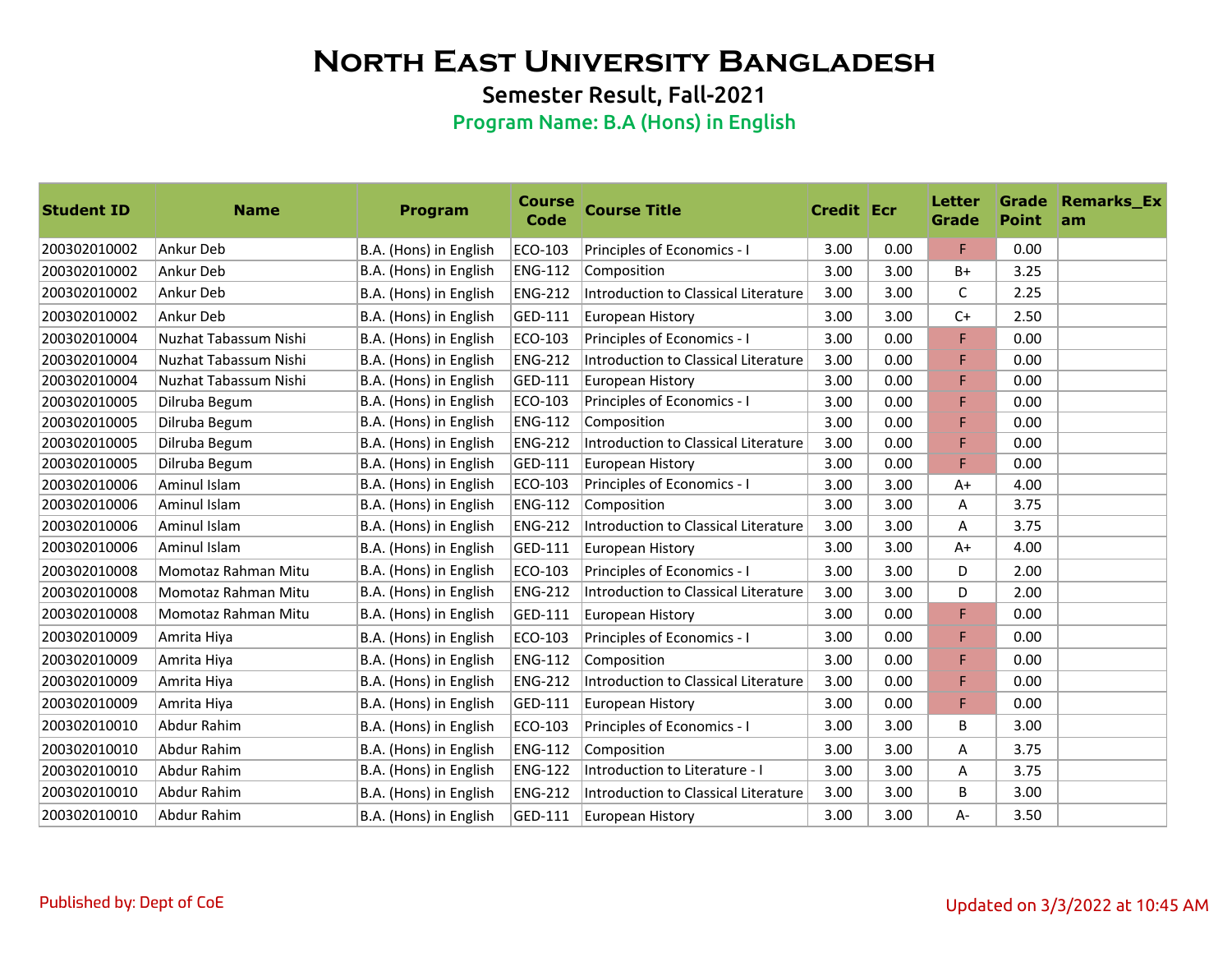Semester Result, Fall-2021

| <b>Student ID</b> | <b>Name</b>               | <b>Program</b>         | <b>Course</b><br><b>Code</b> | <b>Course Title</b>                         | <b>Credit Ecr</b> |      | Letter<br>Grade | <b>Point</b> | <b>Grade Remarks Ex</b><br>am |
|-------------------|---------------------------|------------------------|------------------------------|---------------------------------------------|-------------------|------|-----------------|--------------|-------------------------------|
| 210102010001      | Atkia Labiba              | B.A. (Hons) in English | ECO-103                      | Principles of Economics - I                 | 3.00              | 3.00 | D               | 2.00         |                               |
| 210102010001      | Atkia Labiba              | B.A. (Hons) in English | <b>ENG-112</b>               | Composition                                 | 3.00              | 3.00 | C               | 2.25         |                               |
| 210102010001      | Atkia Labiba              | B.A. (Hons) in English | <b>ENG-212</b>               | <b>Introduction to Classical Literature</b> | 3.00              | 3.00 | $\mathsf C$     | 2.25         |                               |
| 210102010001      | Atkia Labiba              | B.A. (Hons) in English | GED-111                      | European History                            | 3.00              | 0.00 | F               | 0.00         |                               |
| 210102010003      | Muntakim Mubin Emon       | B.A. (Hons) in English | ECO-103                      | Principles of Economics - I                 | 3.00              | 0.00 | F               | 0.00         |                               |
| 210102010003      | Muntakim Mubin Emon       | B.A. (Hons) in English | <b>ENG-112</b>               | Composition                                 | 3.00              | 0.00 | F               | 0.00         |                               |
| 210102010003      | Muntakim Mubin Emon       | B.A. (Hons) in English | <b>ENG-212</b>               | Introduction to Classical Literature        | 3.00              | 0.00 | F               | 0.00         |                               |
| 210102010003      | Muntakim Mubin Emon       | B.A. (Hons) in English | GED-111                      | European History                            | 3.00              | 0.00 | F               | 0.00         |                               |
| 210102010004      | Sayem Ahmed               | B.A. (Hons) in English | <b>BUS-101</b>               | <b>Introduction to Business</b>             | 3.00              | 0.00 | F               | 0.00         |                               |
| 210102010004      | Sayem Ahmed               | B.A. (Hons) in English | CSE-106                      | Introduction to Computer Applicati          | 3.00              | 0.00 | F               | 0.00         |                               |
| 210102010004      | Sayem Ahmed               | B.A. (Hons) in English | <b>ENG-111</b>               | <b>Fundamentals of English</b>              | 3.00              | 0.00 | F               | 0.00         |                               |
| 210102010004      | Sayem Ahmed               | B.A. (Hons) in English | <b>ENG-122</b>               | Introduction to Literature - I              | 3.00              | 0.00 | F               | 0.00         |                               |
| 210102010007      | Aysha Akther              | B.A. (Hons) in English | ECO-103                      | Principles of Economics - I                 | 3.00              | 0.00 | F               | 0.00         |                               |
| 210102010007      | Aysha Akther              | B.A. (Hons) in English | <b>ENG-112</b>               | Composition                                 | 3.00              | 0.00 | F               | 0.00         |                               |
| 210102010007      | Aysha Akther              | B.A. (Hons) in English | <b>ENG-212</b>               | Introduction to Classical Literature        | 3.00              | 0.00 | F               | 0.00         |                               |
| 210102010007      | Aysha Akther              | B.A. (Hons) in English | GED-111                      | European History                            | 3.00              | 0.00 | F               | 0.00         |                               |
| 210102010008      | <b>Mahid Ahmed Farhan</b> | B.A. (Hons) in English | ECO-103                      | Principles of Economics - I                 | 3.00              | 0.00 | F               | 0.00         |                               |
| 210102010008      | Mahid Ahmed Farhan        | B.A. (Hons) in English | <b>ENG-112</b>               | Composition                                 | 3.00              | 3.00 | C               | 2.25         |                               |
| 210102010008      | Mahid Ahmed Farhan        | B.A. (Hons) in English | <b>ENG-212</b>               | Introduction to Classical Literature        | 3.00              | 3.00 | $C+$            | 2.50         |                               |
| 210102010008      | Mahid Ahmed Farhan        | B.A. (Hons) in English | GED-111                      | European History                            | 3.00              | 3.00 | C               | 2.25         |                               |
| 210102010009      | <b>Meherun Akther</b>     | B.A. (Hons) in English | ECO-103                      | Principles of Economics - I                 | 3.00              | 0.00 | F               | 0.00         |                               |
| 210102010009      | Meherun Akther            | B.A. (Hons) in English | <b>ENG-131</b>               | History of English Literature               | 3.00              | 0.00 | F               | 0.00         |                               |
| 210102010009      | Meherun Akther            | B.A. (Hons) in English | <b>ENG-132</b>               | Introduction to Literature - II             | 3.00              | 0.00 | F               | 0.00         |                               |
| 210102010009      | Meherun Akther            | B.A. (Hons) in English | GED-111                      | European History                            | 3.00              | 0.00 | F               | 0.00         |                               |
| 210102010101      | Sumaiya Wazed             | B.A. (Hons) in English | ECO-103                      | Principles of Economics - I                 | 3.00              | 3.00 | $B -$           | 2.75         |                               |
| 210102010101      | Sumaiya Wazed             | B.A. (Hons) in English | <b>ENG-131</b>               | History of English Literature               | 3.00              | 3.00 | B-              | 2.75         |                               |
| 210102010101      | Sumaiya Wazed             | B.A. (Hons) in English | <b>ENG-233</b>               | Victorian Literature                        | 3.00              | 3.00 | В               | 3.00         |                               |
| 210102010101      | Sumaiya Wazed             | B.A. (Hons) in English | <b>ENG-321</b>               | Survey of American Literature - II          | 3.00              | 3.00 | B               | 3.00         |                               |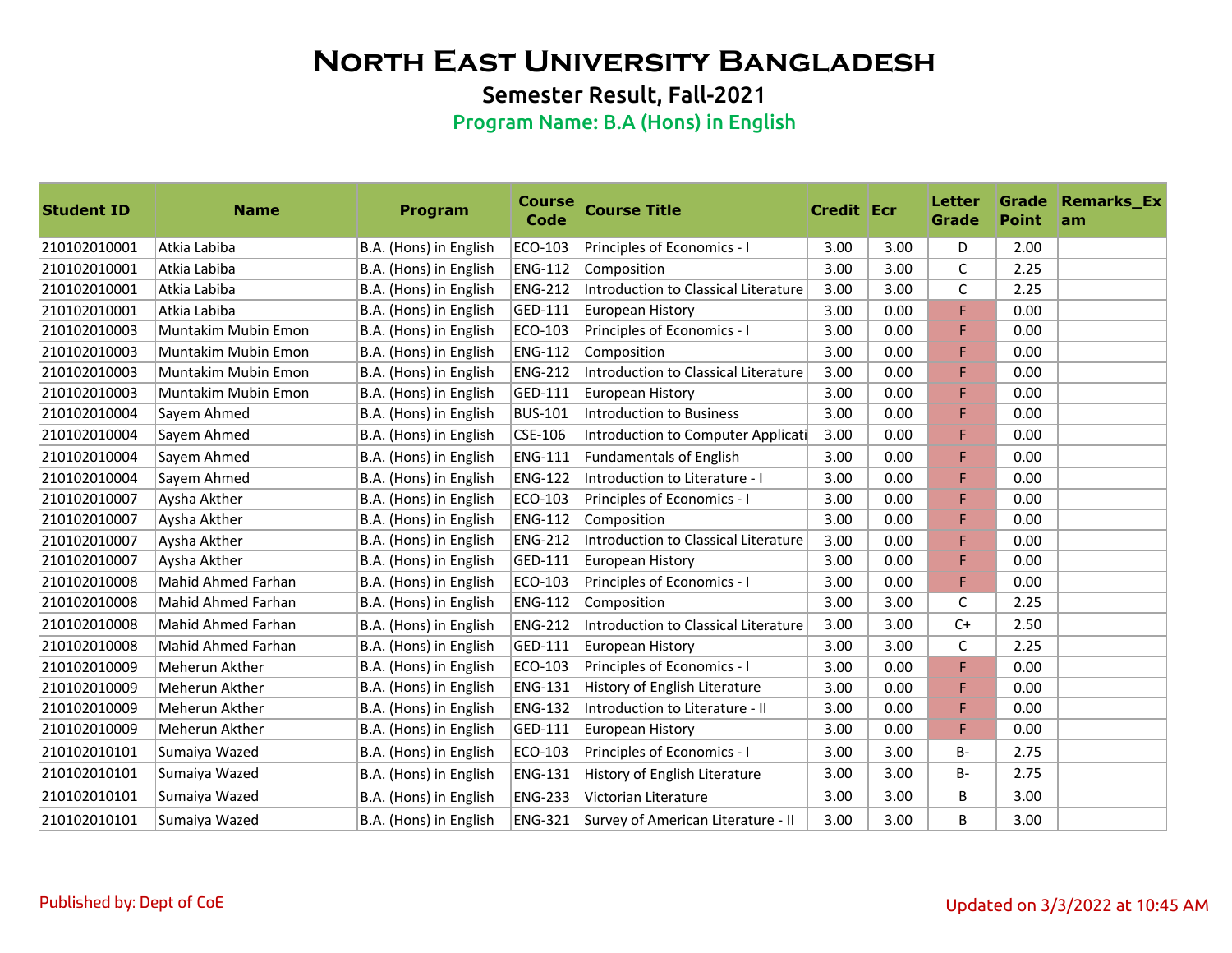Semester Result, Fall-2021

| <b>Student ID</b> | <b>Name</b>              | <b>Program</b>         | <b>Course</b><br>Code | <b>Course Title</b>             | <b>Credit Ecr</b> |      | Letter<br>Grade | <b>Point</b> | <b>Grade Remarks Ex</b><br>am |
|-------------------|--------------------------|------------------------|-----------------------|---------------------------------|-------------------|------|-----------------|--------------|-------------------------------|
| 210103020005      | Sheikh Reshmi Begum      | B.A. (Hons) in English | <b>BUS-101</b>        | <b>Introduction to Business</b> | 3.00              | 3.00 | $C+$            | 2.50         |                               |
| 210103020005      | Sheikh Reshmi Begum      | B.A. (Hons) in English | <b>ENG-111</b>        | <b>Fundamentals of English</b>  | 3.00              | 3.00 | В               | 3.00         |                               |
| 210103020005      | Sheikh Reshmi Begum      | B.A. (Hons) in English | <b>ENG-122</b>        | Introduction to Literature - I  | 3.00              | 3.00 | В               | 3.00         |                               |
| 210202010001      | Rowshon Fariha Chowdhury | B.A. (Hons) in English | ECO-103               | Principles of Economics - I     | 3.00              | 0.00 | F               | 0.00         |                               |
| 210202010001      | Rowshon Fariha Chowdhury | B.A. (Hons) in English | <b>ENG-131</b>        | History of English Literature   | 3.00              | 0.00 | F               | 0.00         |                               |
| 210202010001      | Rowshon Fariha Chowdhury | B.A. (Hons) in English | <b>ENG-132</b>        | Introduction to Literature - II | 3.00              | 0.00 | F               | 0.00         |                               |
| 210202010001      | Rowshon Fariha Chowdhury | B.A. (Hons) in English | GED-111               | European History                | 3.00              | 0.00 | F               | 0.00         |                               |
| 210202010002      | Shakibur Rahman          | B.A. (Hons) in English | ECO-103               | Principles of Economics - I     | 3.00              | 3.00 | D               | 2.00         |                               |
| 210202010002      | Shakibur Rahman          | B.A. (Hons) in English | <b>ENG-131</b>        | History of English Literature   | 3.00              | 0.00 | F               | 0.00         |                               |
| 210202010002      | Shakibur Rahman          | B.A. (Hons) in English | <b>ENG-132</b>        | Introduction to Literature - II | 3.00              | 3.00 | <b>B-</b>       | 2.75         |                               |
| 210202010002      | Shakibur Rahman          | B.A. (Hons) in English | GED-111               | <b>European History</b>         | 3.00              | 3.00 | D               | 2.00         |                               |
| 210202010003      | Syed Md. Shihab          | B.A. (Hons) in English | ECO-103               | Principles of Economics - I     | 3.00              | 0.00 | F               | 0.00         |                               |
| 210202010003      | Syed Md. Shihab          | B.A. (Hons) in English | <b>ENG-131</b>        | History of English Literature   | 3.00              | 0.00 | F               | 0.00         |                               |
| 210202010003      | Syed Md. Shihab          | B.A. (Hons) in English | <b>ENG-132</b>        | Introduction to Literature - II | 3.00              | 3.00 | D               | 2.00         |                               |
| 210202010003      | Syed Md. Shihab          | B.A. (Hons) in English | GED-111               | European History                | 3.00              | 0.00 | F               | 0.00         |                               |
| 210202010004      | Bilas Bihari Biswas      | B.A. (Hons) in English | ECO-103               | Principles of Economics - I     | 3.00              | 3.00 | $A+$            | 4.00         |                               |
| 210202010004      | Bilas Bihari Biswas      | B.A. (Hons) in English | <b>ENG-131</b>        | History of English Literature   | 3.00              | 3.00 | Α               | 3.75         |                               |
| 210202010004      | Bilas Bihari Biswas      | B.A. (Hons) in English | <b>ENG-132</b>        | Introduction to Literature - II | 3.00              | 3.00 | $A+$            | 4.00         |                               |
| 210202010004      | Bilas Bihari Biswas      | B.A. (Hons) in English | GED-111               | European History                | 3.00              | 3.00 | $A+$            | 4.00         |                               |
| 210202010005      | Pushpita Biswas          | B.A. (Hons) in English | ECO-103               | Principles of Economics - I     | 3.00              | 3.00 | $A+$            | 4.00         |                               |
| 210202010005      | Pushpita Biswas          | B.A. (Hons) in English | <b>ENG-131</b>        | History of English Literature   | 3.00              | 3.00 | $A+$            | 4.00         |                               |
| 210202010005      | Pushpita Biswas          | B.A. (Hons) in English | <b>ENG-132</b>        | Introduction to Literature - II | 3.00              | 3.00 | $A+$            | 4.00         |                               |
| 210202010005      | Pushpita Biswas          | B.A. (Hons) in English | GED-111               | European History                | 3.00              | 3.00 | $A+$            | 4.00         |                               |
| 210202010006      | Sadia Akther Chowdhury   | B.A. (Hons) in English | ECO-103               | Principles of Economics - I     | 3.00              | 3.00 | D               | 2.00         |                               |
| 210202010006      | Sadia Akther Chowdhury   | B.A. (Hons) in English | <b>ENG-131</b>        | History of English Literature   | 3.00              | 0.00 | F               | 0.00         |                               |
| 210202010006      | Sadia Akther Chowdhury   | B.A. (Hons) in English | <b>ENG-132</b>        | Introduction to Literature - II | 3.00              | 3.00 | C               | 2.25         |                               |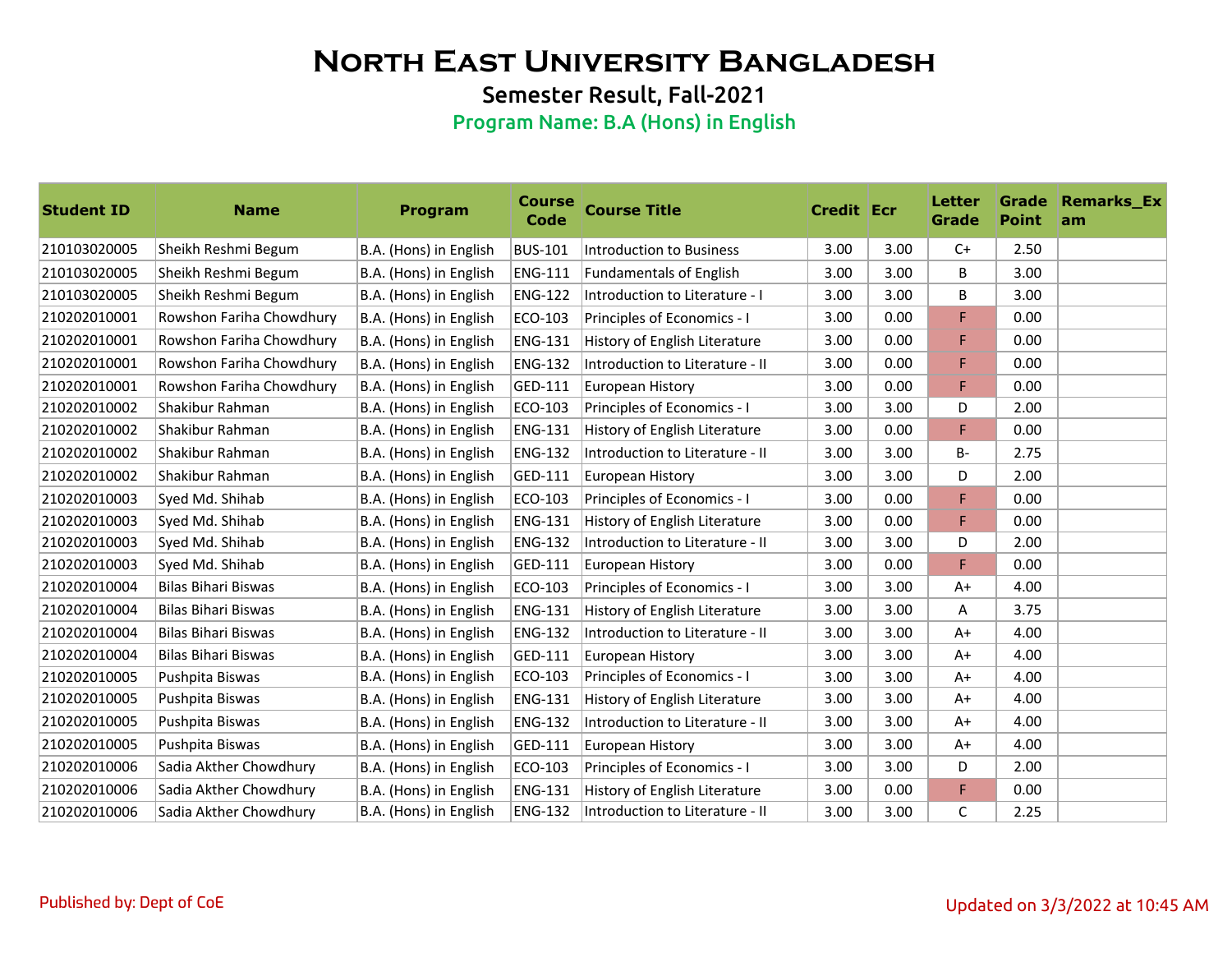Semester Result, Fall-2021

| <b>Student ID</b> | <b>Name</b>            | Program                | <b>Course</b><br><b>Code</b> | <b>Course Title</b>                | <b>Credit Ecr</b> |      | <b>Letter</b><br>Grade | <b>Point</b> | <b>Grade Remarks_Ex</b><br>am |
|-------------------|------------------------|------------------------|------------------------------|------------------------------------|-------------------|------|------------------------|--------------|-------------------------------|
| 210202010006      | Sadia Akther Chowdhury | B.A. (Hons) in English | GED-111                      | <b>European History</b>            | 3.00              | 0.00 | F.                     | 0.00         |                               |
| 210202010007      | Nusrat Jahan           | B.A. (Hons) in English | ECO-103                      | Principles of Economics - I        | 3.00              | 3.00 | C                      | 2.25         |                               |
| 210202010007      | Nusrat Jahan           | B.A. (Hons) in English | <b>ENG-131</b>               | History of English Literature      | 3.00              | 3.00 | D                      | 2.00         |                               |
| 210202010007      | Nusrat Jahan           | B.A. (Hons) in English | <b>ENG-132</b>               | Introduction to Literature - II    | 3.00              | 3.00 | C                      | 2.25         |                               |
| 210202010007      | Nusrat Jahan           | B.A. (Hons) in English | GED-111                      | <b>European History</b>            | 3.00              | 3.00 | D                      | 2.00         |                               |
| 210302010001      | Susmita Dey Swarna     | B.A. (Hons) in English | <b>BUS-101</b>               | <b>Introduction to Business</b>    | 3.00              | 3.00 | $A+$                   | 4.00         |                               |
| 210302010001      | Susmita Dey Swarna     | B.A. (Hons) in English | CSE-106                      | Introduction to Computer Applicati | 3.00              | 3.00 | B                      | 3.00         |                               |
| 210302010001      | Susmita Dey Swarna     | B.A. (Hons) in English | <b>ENG-111</b>               | <b>Fundamentals of English</b>     | 3.00              | 3.00 | $A+$                   | 4.00         |                               |
| 210302010001      | Susmita Dey Swarna     | B.A. (Hons) in English | <b>ENG-122</b>               | Introduction to Literature - I     | 3.00              | 3.00 | A+                     | 4.00         |                               |
| 210302010002      | Sajeda Khatun Suma     | B.A. (Hons) in English | <b>BUS-101</b>               | <b>Introduction to Business</b>    | 3.00              | 0.00 | F                      | 0.00         |                               |
| 210302010002      | Sajeda Khatun Suma     | B.A. (Hons) in English | CSE-106                      | Introduction to Computer Applicati | 3.00              | 3.00 | D                      | 2.00         |                               |
| 210302010002      | Sajeda Khatun Suma     | B.A. (Hons) in English | <b>ENG-111</b>               | <b>Fundamentals of English</b>     | 3.00              | 3.00 | D                      | 2.00         |                               |
| 210302010002      | Sajeda Khatun Suma     | B.A. (Hons) in English | <b>ENG-122</b>               | Introduction to Literature - I     | 3.00              | 3.00 | D                      | 2.00         |                               |
| 210302010003      | Nahid Uddin Kamali     | B.A. (Hons) in English | <b>BUS-101</b>               | <b>Introduction to Business</b>    | 3.00              | 0.00 | F                      | 0.00         | Incomplete                    |
| 210302010003      | Nahid Uddin Kamali     | B.A. (Hons) in English | CSE-106                      | Introduction to Computer Applicati | 3.00              | 0.00 | F                      | 0.00         |                               |
| 210302010003      | Nahid Uddin Kamali     | B.A. (Hons) in English | <b>ENG-111</b>               | <b>Fundamentals of English</b>     | 3.00              | 0.00 | F                      | 0.00         |                               |
| 210302010003      | Nahid Uddin Kamali     | B.A. (Hons) in English | <b>ENG-122</b>               | Introduction to Literature - I     | 3.00              | 0.00 | F                      | 0.00         |                               |
| 210302010004      | Jakaryea Ahmed         | B.A. (Hons) in English | <b>BUS-101</b>               | Introduction to Business           | 3.00              | 0.00 | F                      | 0.00         |                               |
| 210302010004      | Jakaryea Ahmed         | B.A. (Hons) in English | CSE-106                      | Introduction to Computer Applicati | 3.00              | 0.00 | F                      | 0.00         |                               |
| 210302010004      | Jakaryea Ahmed         | B.A. (Hons) in English | <b>ENG-111</b>               | <b>Fundamentals of English</b>     | 3.00              | 0.00 | F                      | 0.00         |                               |
| 210302010004      | Jakaryea Ahmed         | B.A. (Hons) in English | <b>ENG-122</b>               | Introduction to Literature - I     | 3.00              | 0.00 | F                      | 0.00         |                               |
| 210302010005      | Swaimitra Chowdhury    | B.A. (Hons) in English | <b>BUS-101</b>               | Introduction to Business           | 3.00              | 3.00 | D                      | 2.00         |                               |
| 210302010005      | Swaimitra Chowdhury    | B.A. (Hons) in English | CSE-106                      | Introduction to Computer Applicati | 3.00              | 3.00 | D                      | 2.00         |                               |
| 210302010005      | Swaimitra Chowdhury    | B.A. (Hons) in English | <b>ENG-111</b>               | <b>Fundamentals of English</b>     | 3.00              | 3.00 | $B+$                   | 3.25         |                               |
| 210302010005      | Swaimitra Chowdhury    | B.A. (Hons) in English | <b>ENG-122</b>               | Introduction to Literature - I     | 3.00              | 3.00 | D                      | 2.00         |                               |
| 210302010006      | Must. Nowsin Ara       | B.A. (Hons) in English | <b>BUS-101</b>               | <b>Introduction to Business</b>    | 3.00              | 0.00 | F                      | 0.00         |                               |
| 210302010006      | Must. Nowsin Ara       | B.A. (Hons) in English | CSE-106                      | Introduction to Computer Applicati | 3.00              | 3.00 | C                      | 2.25         |                               |
| 210302010006      | Must. Nowsin Ara       | B.A. (Hons) in English | <b>ENG-111</b>               | <b>Fundamentals of English</b>     | 3.00              | 3.00 | $C+$                   | 2.50         |                               |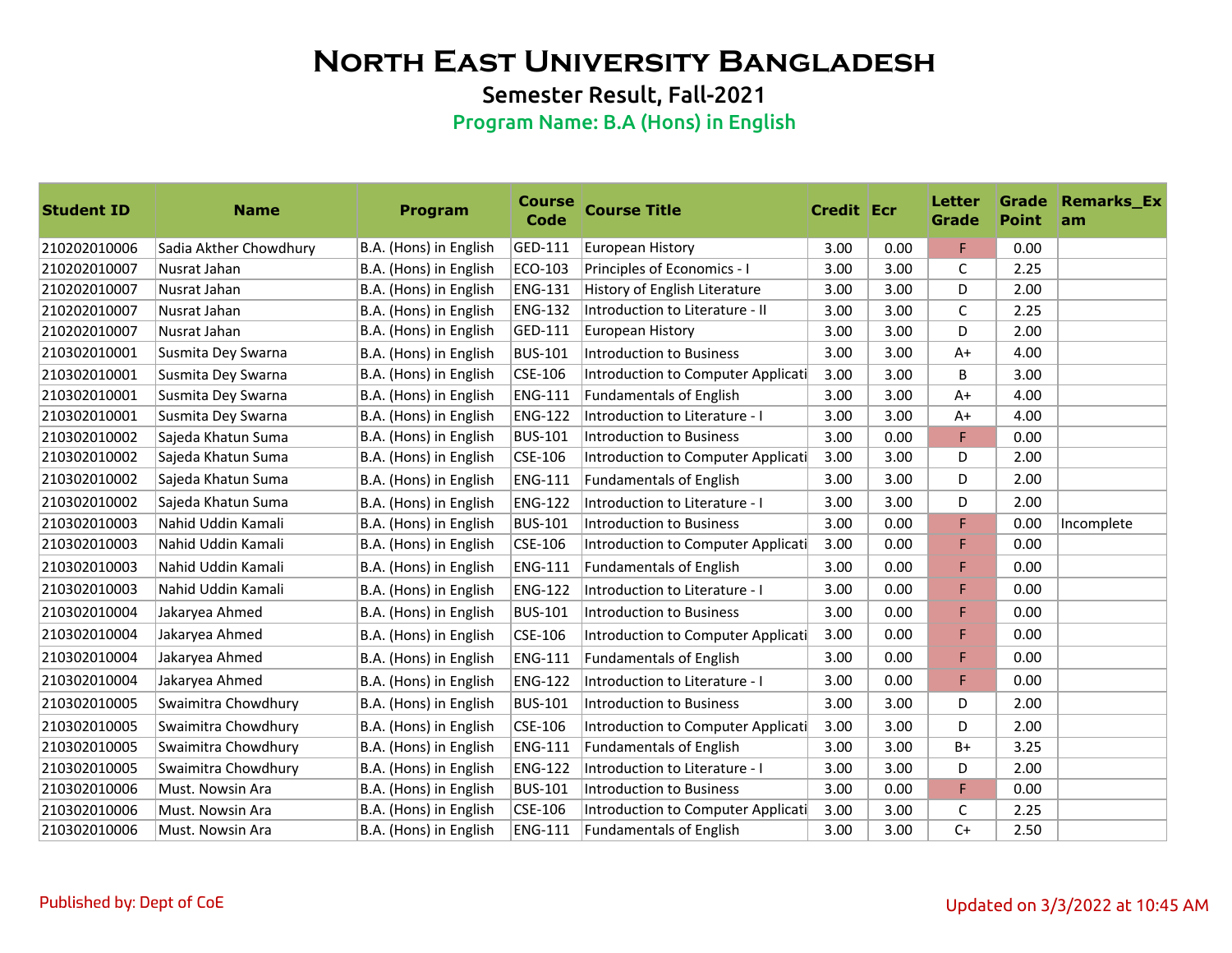Semester Result, Fall-2021

| <b>Student ID</b> | <b>Name</b>                                       | <b>Program</b>         | <b>Course</b><br>Code | <b>Course Title</b>                | <b>Credit Ecr</b> |      | <b>Letter</b><br>Grade | <b>Point</b> | <b>Grade Remarks Ex</b><br>am |
|-------------------|---------------------------------------------------|------------------------|-----------------------|------------------------------------|-------------------|------|------------------------|--------------|-------------------------------|
| 210302010006      | Must. Nowsin Ara                                  | B.A. (Hons) in English | <b>ENG-122</b>        | Introduction to Literature - I     | 3.00              | 3.00 | B                      | 3.00         |                               |
| 210302010007      | Tahera Begum                                      | B.A. (Hons) in English | <b>BUS-101</b>        | Introduction to Business           | 3.00              | 3.00 | D                      | 2.00         |                               |
| 210302010007      | Tahera Begum                                      | B.A. (Hons) in English | CSE-106               | Introduction to Computer Applicati | 3.00              | 3.00 | D                      | 2.00         |                               |
| 210302010007      | Tahera Begum                                      | B.A. (Hons) in English | <b>ENG-111</b>        | <b>Fundamentals of English</b>     | 3.00              | 3.00 | $C+$                   | 2.50         |                               |
| 210302010007      | Tahera Begum                                      | B.A. (Hons) in English | <b>ENG-122</b>        | Introduction to Literature - I     | 3.00              | 3.00 | D                      | 2.00         |                               |
| 210302010008      | Muhammad Mahfujul Karim Ch B.A. (Hons) in English |                        | <b>BUS-101</b>        | Introduction to Business           | 3.00              | 0.00 | F                      | 0.00         |                               |
| 210302010008      | Muhammad Mahfujul Karim Ch B.A. (Hons) in English |                        | CSE-106               | Introduction to Computer Applicati | 3.00              | 3.00 | $C+$                   | 2.50         |                               |
| 210302010008      | Muhammad Mahfujul Karim Ch B.A. (Hons) in English |                        | <b>ENG-111</b>        | <b>Fundamentals of English</b>     | 3.00              | 3.00 | <b>B-</b>              | 2.75         | MakeUp SF                     |
| 210302010008      | Muhammad Mahfujul Karim Ch B.A. (Hons) in English |                        | <b>ENG-122</b>        | Introduction to Literature - I     | 3.00              | 3.00 | $C+$                   | 2.50         |                               |
| 210302010009      | Al Amin Miah                                      | B.A. (Hons) in English | <b>BUS-101</b>        | Introduction to Business           | 3.00              | 0.00 | F.                     | 0.00         |                               |
| 210302010009      | Al Amin Miah                                      | B.A. (Hons) in English | CSE-106               | Introduction to Computer Applicati | 3.00              | 0.00 | F                      | 0.00         |                               |
| 210302010009      | Al Amin Miah                                      | B.A. (Hons) in English | <b>ENG-111</b>        | <b>Fundamentals of English</b>     | 3.00              | 3.00 | D                      | 2.00         |                               |
| 210302010009      | Al Amin Miah                                      | B.A. (Hons) in English | <b>ENG-122</b>        | Introduction to Literature - I     | 3.00              | 0.00 | F                      | 0.00         |                               |
| 210302010011      | Faria Jahan Fabi                                  | B.A. (Hons) in English | <b>BUS-101</b>        | <b>Introduction to Business</b>    | 3.00              | 0.00 | F                      | 0.00         |                               |
| 210302010011      | Faria Jahan Fabi                                  | B.A. (Hons) in English | CSE-106               | Introduction to Computer Applicati | 3.00              | 3.00 | D                      | 2.00         |                               |
| 210302010011      | Faria Jahan Fabi                                  | B.A. (Hons) in English | <b>ENG-111</b>        | <b>Fundamentals of English</b>     | 3.00              | 0.00 | F                      | 0.00         |                               |
| 210302010011      | Faria Jahan Fabi                                  | B.A. (Hons) in English | <b>ENG-122</b>        | Introduction to Literature - I     | 3.00              | 3.00 | $\mathsf{C}$           | 2.25         |                               |
| 210302010012      | Radia Jannat Chowdhury                            | B.A. (Hons) in English | <b>BUS-101</b>        | Introduction to Business           | 3.00              | 3.00 | A-                     | 3.50         |                               |
| 210302010012      | Radia Jannat Chowdhury                            | B.A. (Hons) in English | CSE-106               | Introduction to Computer Applicati | 3.00              | 3.00 | $C+$                   | 2.50         |                               |
| 210302010012      | Radia Jannat Chowdhury                            | B.A. (Hons) in English | <b>ENG-111</b>        | <b>Fundamentals of English</b>     | 3.00              | 3.00 | B                      | 3.00         |                               |
| 210302010012      | Radia Jannat Chowdhury                            | B.A. (Hons) in English | <b>ENG-122</b>        | Introduction to Literature - I     | 3.00              | 3.00 | $A+$                   | 4.00         |                               |
| 210302010013      | Mst. Tabassum Supty                               | B.A. (Hons) in English | <b>BUS-101</b>        | Introduction to Business           | 3.00              | 3.00 | B                      | 3.00         |                               |
| 210302010013      | Mst. Tabassum Supty                               | B.A. (Hons) in English | CSE-106               | Introduction to Computer Applicati | 3.00              | 3.00 | <b>B-</b>              | 2.75         |                               |
| 210302010013      | Mst. Tabassum Supty                               | B.A. (Hons) in English | <b>ENG-111</b>        | <b>Fundamentals of English</b>     | 3.00              | 3.00 | C                      | 2.25         |                               |
| 210302010013      | Mst. Tabassum Supty                               | B.A. (Hons) in English | <b>ENG-122</b>        | Introduction to Literature - I     | 3.00              | 3.00 | A+                     | 4.00         |                               |
| 210302010014      | Mst. Shahinur Akter Sinty                         | B.A. (Hons) in English | <b>BUS-101</b>        | Introduction to Business           | 3.00              | 0.00 | F                      | 0.00         |                               |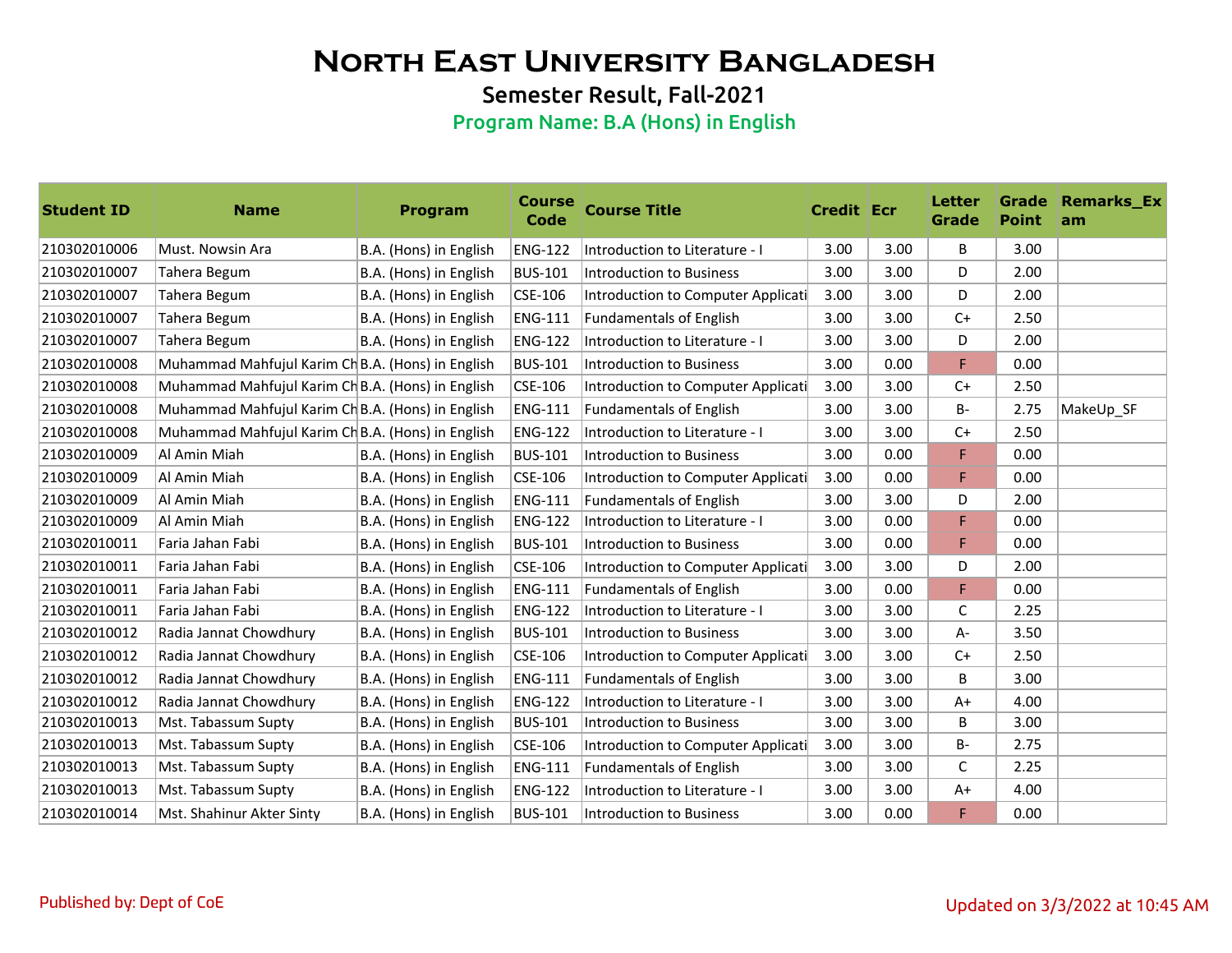Semester Result, Fall-2021

| <b>Student ID</b> | <b>Name</b>               | <b>Program</b>         | <b>Course</b><br><b>Code</b> | <b>Course Title</b>                | <b>Credit Ecr</b> |      | Letter<br>Grade | <b>Point</b> | <b>Grade Remarks_Ex</b><br>am |
|-------------------|---------------------------|------------------------|------------------------------|------------------------------------|-------------------|------|-----------------|--------------|-------------------------------|
| 210302010014      | Mst. Shahinur Akter Sinty | B.A. (Hons) in English | CSE-106                      | Introduction to Computer Applicati | 3.00              | 0.00 | F.              | 0.00         |                               |
| 210302010014      | Mst. Shahinur Akter Sinty | B.A. (Hons) in English | <b>ENG-111</b>               | <b>Fundamentals of English</b>     | 3.00              | 0.00 | F               | 0.00         |                               |
| 210302010014      | Mst. Shahinur Akter Sinty | B.A. (Hons) in English | <b>ENG-122</b>               | Introduction to Literature - I     | 3.00              | 0.00 | F               | 0.00         |                               |
| 210302010015      | Sraboni Rani Saha         | B.A. (Hons) in English | <b>BUS-101</b>               | Introduction to Business           | 3.00              | 3.00 | D               | 2.00         |                               |
| 210302010015      | Sraboni Rani Saha         | B.A. (Hons) in English | CSE-106                      | Introduction to Computer Applicati | 3.00              | 3.00 | D               | 2.00         |                               |
| 210302010015      | Sraboni Rani Saha         | B.A. (Hons) in English | <b>ENG-111</b>               | <b>Fundamentals of English</b>     | 3.00              | 3.00 | $\mathsf C$     | 2.25         |                               |
| 210302010015      | Sraboni Rani Saha         | B.A. (Hons) in English | <b>ENG-122</b>               | Introduction to Literature - I     | 3.00              | 3.00 | B               | 3.00         |                               |
| 210302010016      | Shamim Masud Uddin        | B.A. (Hons) in English | <b>BUS-101</b>               | Introduction to Business           | 3.00              | 3.00 | $C+$            | 2.50         |                               |
| 210302010016      | Shamim Masud Uddin        | B.A. (Hons) in English | CSE-106                      | Introduction to Computer Applicati | 3.00              | 3.00 | $C+$            | 2.50         |                               |
| 210302010016      | Shamim Masud Uddin        | B.A. (Hons) in English | <b>ENG-111</b>               | <b>Fundamentals of English</b>     | 3.00              | 3.00 | B               | 3.00         |                               |
| 210302010016      | Shamim Masud Uddin        | B.A. (Hons) in English | <b>ENG-122</b>               | Introduction to Literature - I     | 3.00              | 3.00 | A-              | 3.50         |                               |
| 210302010017      | Fahim Miah                | B.A. (Hons) in English | <b>BUS-101</b>               | <b>Introduction to Business</b>    | 3.00              | 3.00 | D               | 2.00         |                               |
| 210302010017      | Fahim Miah                | B.A. (Hons) in English | CSE-106                      | Introduction to Computer Applicati | 3.00              | 3.00 | B-              | 2.75         |                               |
| 210302010017      | <b>Fahim Miah</b>         | B.A. (Hons) in English | <b>ENG-111</b>               | <b>Fundamentals of English</b>     | 3.00              | 3.00 | $B+$            | 3.25         |                               |
| 210302010017      | Fahim Miah                | B.A. (Hons) in English | <b>ENG-122</b>               | Introduction to Literature - I     | 3.00              | 3.00 | A-              | 3.50         |                               |
| 210302010019      | Jaker Hossen              | B.A. (Hons) in English | <b>BUS-101</b>               | Introduction to Business           | 3.00              | 0.00 | F               | 0.00         |                               |
| 210302010019      | Jaker Hossen              | B.A. (Hons) in English | CSE-106                      | Introduction to Computer Applicati | 3.00              | 3.00 | C               | 2.25         |                               |
| 210302010019      | Jaker Hossen              | B.A. (Hons) in English | <b>ENG-111</b>               | <b>Fundamentals of English</b>     | 3.00              | 3.00 | A-              | 3.50         |                               |
| 210302010019      | Jaker Hossen              | B.A. (Hons) in English | <b>ENG-122</b>               | Introduction to Literature - I     | 3.00              | 3.00 | D               | 2.00         |                               |
| 210302010020      | Jannatul Ferdousi Tanni   | B.A. (Hons) in English | <b>BUS-101</b>               | Introduction to Business           | 3.00              | 3.00 | $C+$            | 2.50         |                               |
| 210302010020      | Jannatul Ferdousi Tanni   | B.A. (Hons) in English | CSE-106                      | Introduction to Computer Applicati | 3.00              | 3.00 | B               | 3.00         |                               |
| 210302010020      | Jannatul Ferdousi Tanni   | B.A. (Hons) in English | <b>ENG-111</b>               | <b>Fundamentals of English</b>     | 3.00              | 3.00 | B+              | 3.25         |                               |
| 210302010020      | Jannatul Ferdousi Tanni   | B.A. (Hons) in English | <b>ENG-122</b>               | Introduction to Literature - I     | 3.00              | 3.00 | $B+$            | 3.25         |                               |
| 210302010022      | Wahidul Haque             | B.A. (Hons) in English | <b>BUS-101</b>               | <b>Introduction to Business</b>    | 3.00              | 0.00 | F.              | 0.00         |                               |
| 210302010022      | Wahidul Haque             | B.A. (Hons) in English | CSE-106                      | Introduction to Computer Applicati | 3.00              | 0.00 | F               | 0.00         |                               |
| 210302010022      | Wahidul Haque             | B.A. (Hons) in English | <b>ENG-111</b>               | <b>Fundamentals of English</b>     | 3.00              | 0.00 | F               | 0.00         |                               |
| 210302010022      | Wahidul Haque             | B.A. (Hons) in English | <b>ENG-122</b>               | Introduction to Literature - I     | 3.00              | 0.00 | F               | 0.00         |                               |